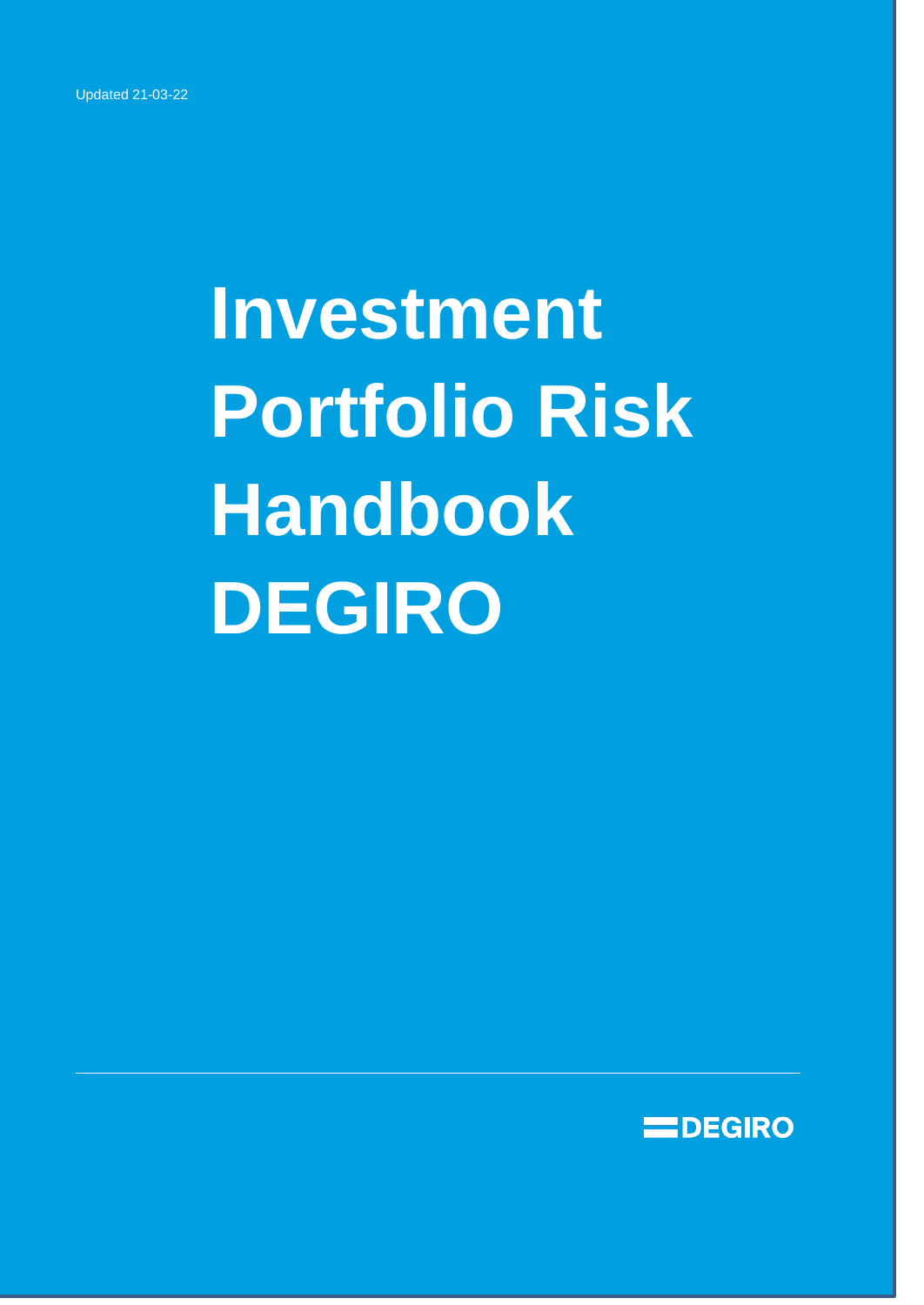# **Contents**

| 1 <sup>1</sup> |     |  |
|----------------|-----|--|
| 2.             |     |  |
|                | 2.1 |  |
|                | 2.2 |  |
| 3.             |     |  |
|                | 3.1 |  |
|                | 3.2 |  |
|                | 3.3 |  |
|                | 3.4 |  |
|                | 3.5 |  |
|                | 3.6 |  |
|                | 3.7 |  |
|                |     |  |
| 4.             |     |  |
|                | 4.1 |  |
|                | 4.2 |  |
|                |     |  |

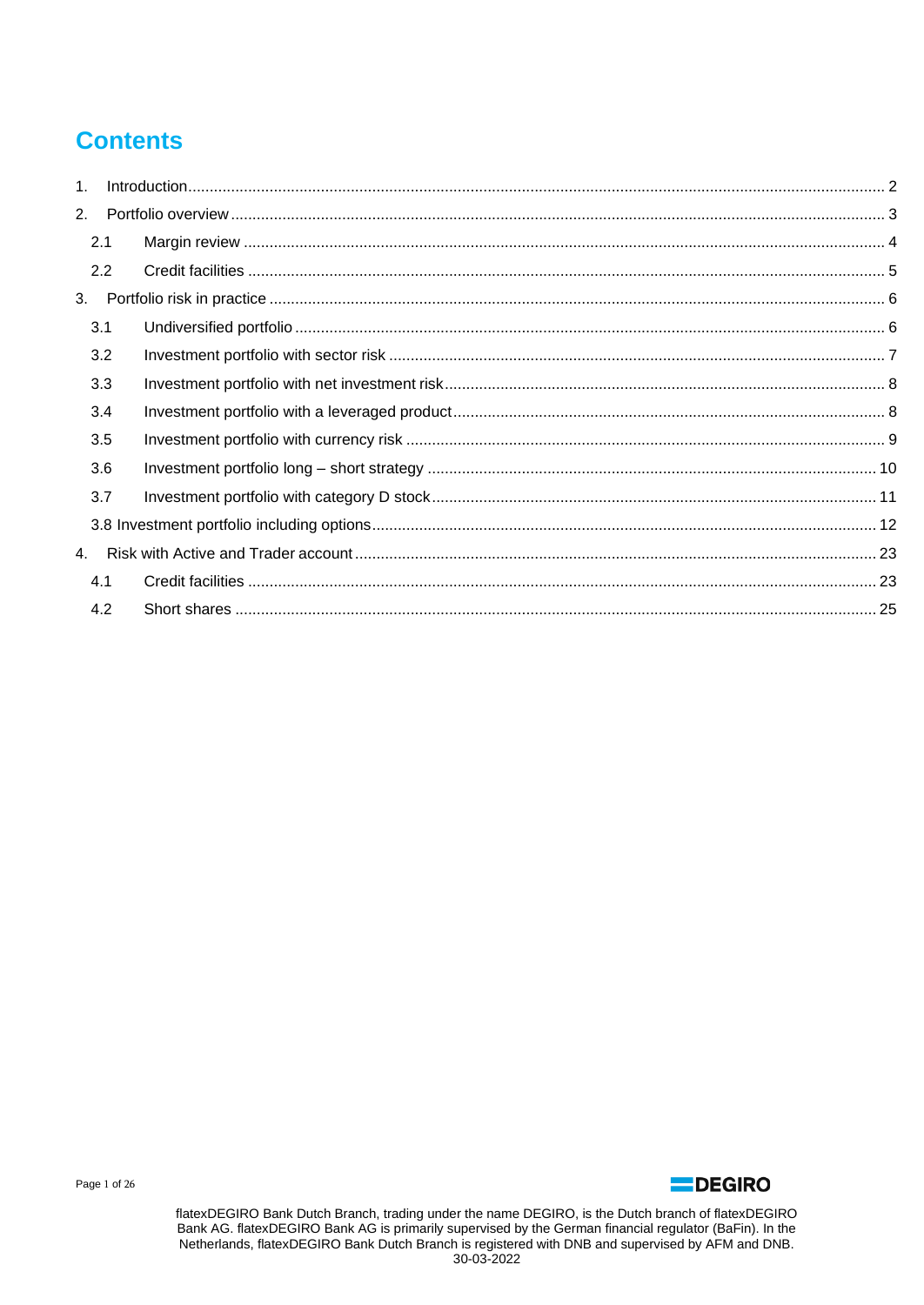# <span id="page-2-0"></span>**1. Introduction**

This handbook provides information on the calculation of portfolio risk at DEGIRO.

The different components of portfolio risk are discussed. You will also find information on the structure of the margin and the free scope. With the aid of some practical examples, it is possible to gain a step-by-step understanding of the structure of portfolio risk on the basis of different portfolio compositions. The main differences in the calculation of portfolio risks between a Trader account and an Active account at DEGIRO will also be explained.

This handbook is a supplement to the guide *'Further Information on Investment Services'*.



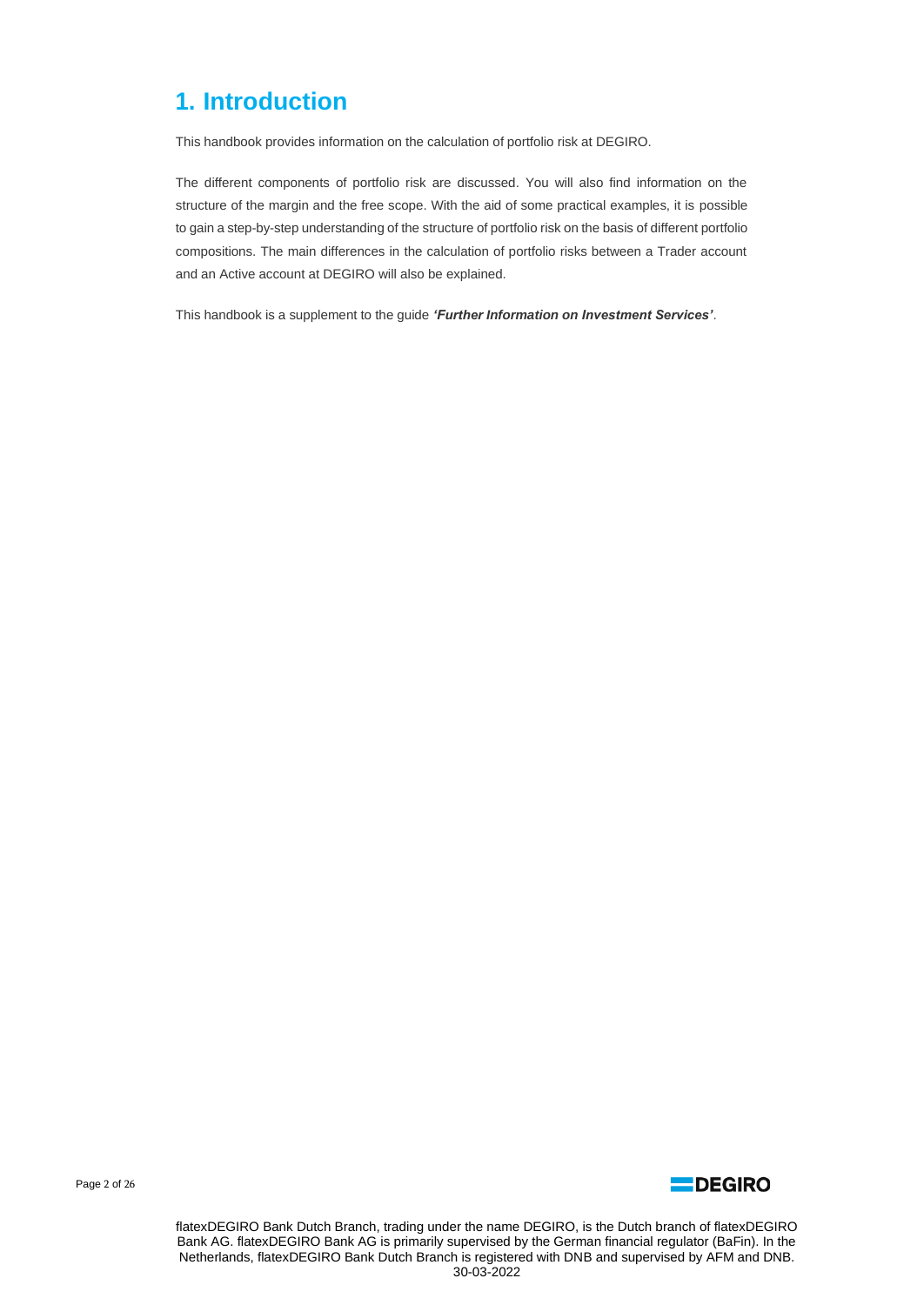# <span id="page-3-0"></span>**2. Portfolio overview**

On the website, you can request a real time portfolio overview showing both the available margin and credit facilities available of your investment portfolio by clicking on 'Available to trade'. The outline below presents an example of a portfolio overview:

| <b>Available to trade Calculation</b> |                             |             |
|---------------------------------------|-----------------------------|-------------|
| <b>MARGIN STATEMENT</b>               |                             |             |
| Value of portfolio                    | $\boldsymbol{\mathfrak{t}}$ | 10.191,96   |
| Account balance                       | €                           | $-1.516,26$ |
| Net liquidity value                   | €                           | 8.675,69    |
| Risk portfolio                        | €                           | 7.143,33    |
| Margin (deficit/surplus)              | €                           | 1.532,36    |
| <b>CREDIT FACILITIES</b>              |                             |             |
| Collateral value                      | €                           | 7.134,37    |
| Account balance                       | €                           | $-1.516,26$ |
| Deficit/available                     | €                           | 5.618,10    |

You can see from the above portfolio overview that there is a margin surplus of €1,532.36 and an available credit facility of €5,618.10. DEGIRO only accepts orders from its clients if this does not lead to a deficit in the margin or the credit facility. In other words, clients are able to trade within their available margin or credit scope. The above overview shows you that it is therefore possible to withdraw a sum of up to €1,532.36 from the investment account or to buy securities for *at least* this amount.



Page 3 of 26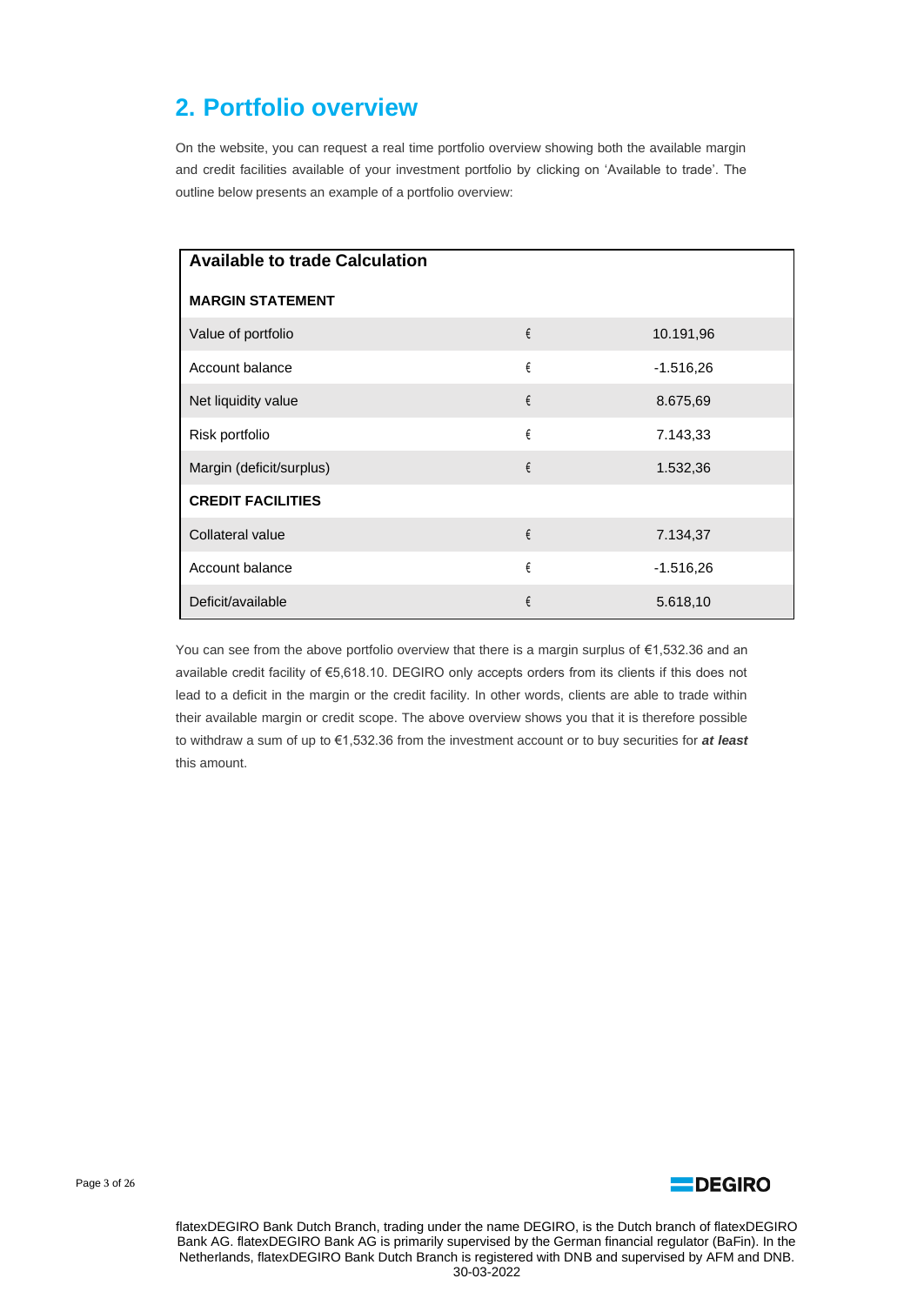# <span id="page-4-0"></span>**2.1 Margin review**

The margin review section shows the margin (i.e., the portfolio value and the cash balance) in relation to the portfolio risk.

## **2.1.1 Value of portfolio**

DEGIRO determines the value of the investment portfolio on the basis of the latest known prices on the stock exchange. Generally, the last price is used in determining the value of the position, unless the bid price is higher than the last price or the ask price is lower than the last price. The value of the portfolio is the net sum of all positions in the client's account.

## **2.1.2 Account balance**

The account balance shows the sum of cash and Money Market Fund in the account in the respective base currency, e.g., in Euro for Netherlands, in GBP for The United Kingdom, in Swedish krona for Sweden. If you hold a cash balance in a foreign currency, this will be expressed in base currency within your account balance and settled with the other cash balances. If you hold a personal flatexDEGIRO bank account, then your money will be held at flatexDEGIRO Bank AG instead of a Money Market Fund. Furthermore, the value of open buy orders will be subtracted from the account balance.

# **2.1.3 Net liquidity value**

The net liquidity value is obtained by adding the value of the portfolio to your account balance. It is of importance to keep the net liquidity value higher than the risk of the portfolio. In case the net liquidity value is lower than the portfolio risk, a margin deficit arises and the deficit procedure comes into effect.

# **2.1.4 Portfolio Risk**

The risk of an investment portfolio depends on the composition of the portfolio. The risk will usually diminish by diversifying it over more financial instruments. The risk portfolio will also change due to price fluctuations within your investment portfolio. DEGIRO is recalculating the risk of a portfolio on a regular basis by reflecting the changes of the market circumstances, which leads to an increase or decrease of the risk value.

# **2.1.5 Margin (deficit/surplus)**

A deficit in the margin means that the value of the portfolio, including the account balance, is lower than the portfolio risk. You are expected to clear this deficit immediately by making a transfer to DEGIRO and/or by closing positions. If DEGIRO observes a deficit, you will be informed of this in an e-mail message to the e-mail address available to us.

A margin surplus means that you could still make use of the possibilities to expand your portfolio. It is advisable to keep some scope available, due to fluctuations in the value of your investment portfolio and the portfolio risk.

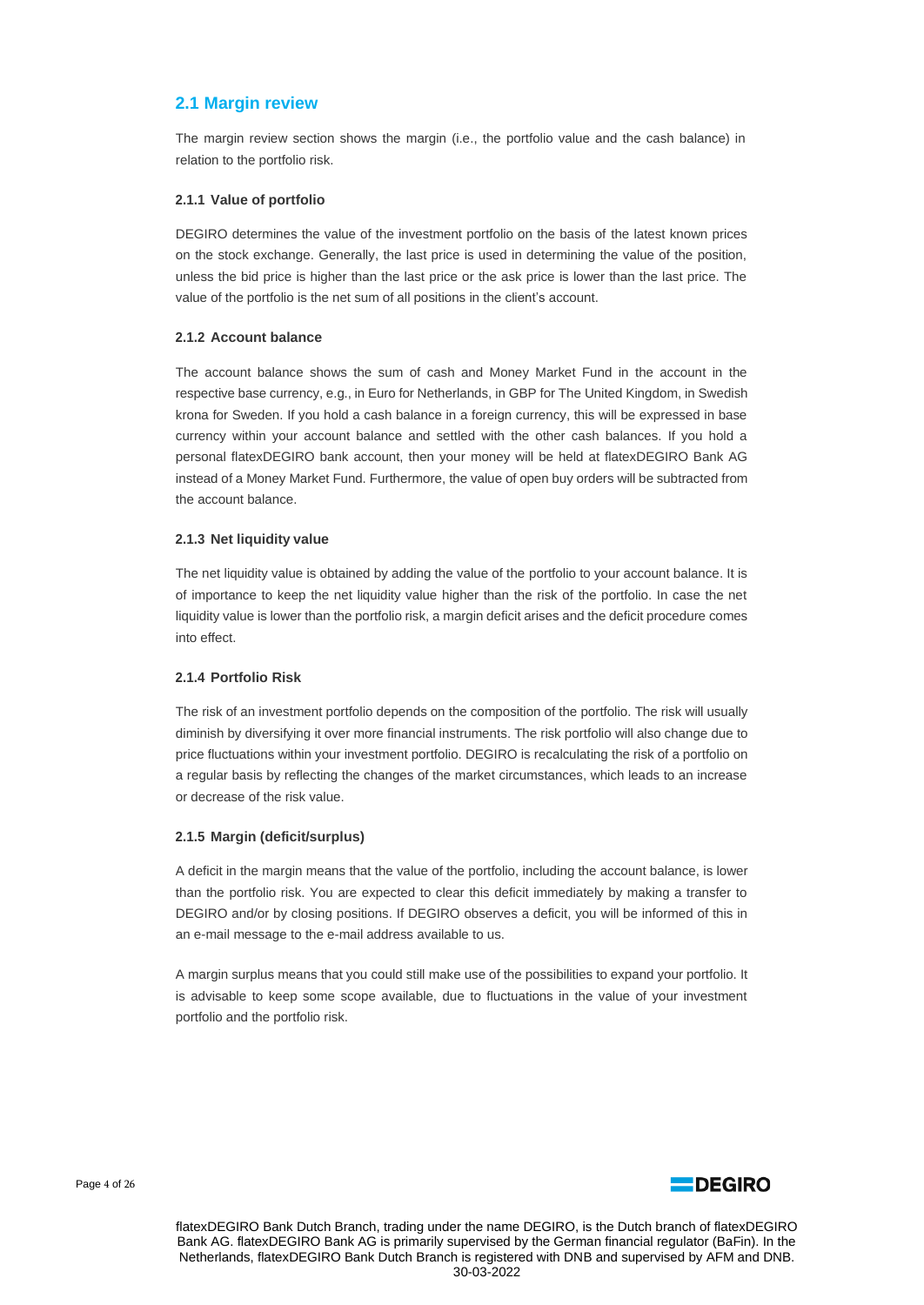# <span id="page-5-0"></span>**2.2 Credit facilities**

If you can make use of securities credit, you receive a credit facility at DEGIRO for collateral on securities. The amount of this credit facility depends on the value of the collateral and the accompanying credit percentages.

# **2.2.1 Collateral value**

The value of the collateral serves as cover for the securities credit taken up or still to be taken up. For a Trader account, the collateral value is fixed at 70% of the value of the shares and investment funds and 80% of the value of the bonds. These percentages depend on the profile of the client. More on this is explained in chapter 4. This credit facility is in accordance with the guidelines laid down in the Financial Transactions Act (WFT).

## **2.2.2 Account Balance**

The account balance shows the sum of cash and Money Market Fund in the account in the respective base currency, e.g., in Euro for Netherlands, in GBP for The United Kingdom, in Swedish krona for Sweden. If you hold a cash balance in a foreign currency, this will be expressed in base currency within your account balance and settled with the other cash balances. If you hold a personal flatexDEGIRO bank account, then your money will be held at flatexDEGIRO Bank AG instead of a Money Market Fund. Furthermore, the value of open buy orders will be subtracted from the account balance.

#### **2.2.3 Deficit/available**

A deficit in the credit facility means that the amount of the securities credit exceeds the collateral value. This can be caused by a drop in the value of the shares, investment funds and/or bonds in your portfolio. Other reasons might include an alteration in the cash balance, settlement of option positions or debit interest charges.

An available credit facility means that the total collateral value exceeds the utilized credit. You can use the available balance to expand your investment portfolio. This is only possible if it does not lead to a margin deficit.

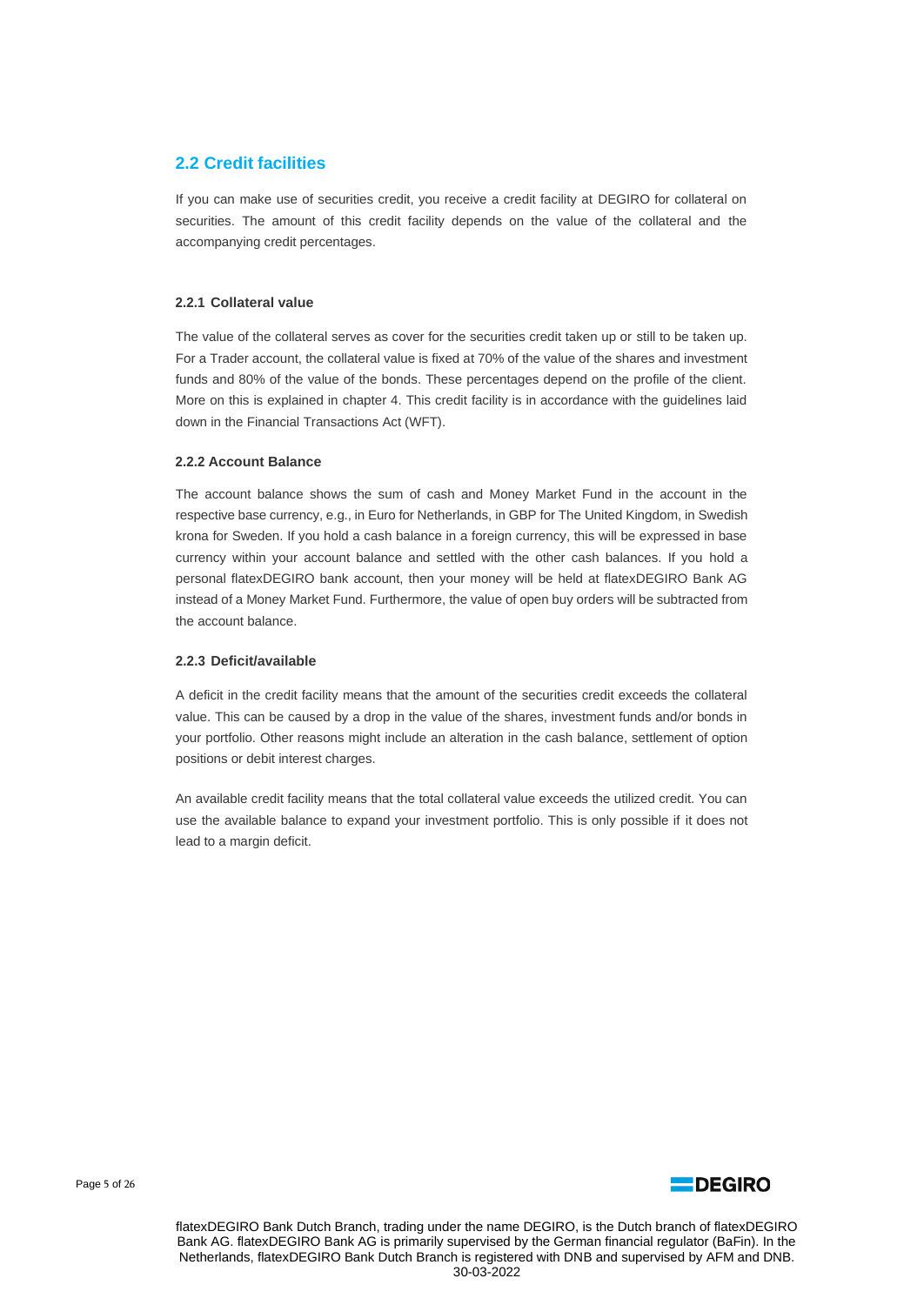# <span id="page-6-0"></span>**3. Portfolio risk in practice**

(N.B.: to be read in conjunction with **Further Information on Investment Services**: *Net Liquidation Value, Risk, Cash Margin and Securities Margin)*

In order to outline the different aspects of the DEGIRO portfolio risk, we will examine the different possibilities that might arise in building an investment portfolio. The aim of this is to provide you with an insight into both the structure and the possibilities that the risk model offers you when constructing a portfolio. The following examples are based on sample portfolios that make use of the Trader profile. Please be aware that the margin requirements can change and examples below reflect one set of outcomes. Below shows an overview of all categories a financial instrument can have and their corresponding margin requirements for both a Trader and Active profile.

#### **Trader**

|       |        |         |         |         |       |        |        |        |        |         | <b>No</b> |
|-------|--------|---------|---------|---------|-------|--------|--------|--------|--------|---------|-----------|
|       | n      |         |         |         |       |        | œ      |        |        |         | category  |
| Long  | 62,50% | 81.25%  | 99.00%  | 100%    | 6,25% | 12,50% | 18,75% | 25.00% | 31.25% | 100%    | 100%      |
| Short | 62,50% | 125,00% | 250,00% | 375,00% | 6,25% | 12,50% | 18.75% | 25,00% | 31,25% | 375,00% | 375,00%   |

Note: Category J is similar to D, the main difference is that the position value of the category J product is added to the largest event risk.

**Active**

|       |          |         |         |         |        |        |        |        |         |         | No       |
|-------|----------|---------|---------|---------|--------|--------|--------|--------|---------|---------|----------|
|       | <u>n</u> | D       |         | u       | ►      |        |        |        |         |         | category |
| Long  | 83.75%   | 83.75%  | 99,00%  | 100%    | 83.75% | 83.75% | 83.75% | 83.75% | 83.75%% | 100%    | 100%     |
| Short | 83,75%   | 125,00% | 250,00% | 375,00% | 83,75% | 83.75% | 83.75% | 83,75% | 83.75%  | 375,00% | 375,00%  |

Note: Category J is similar to D, the main difference is that the position value of the category J product is added to the largest event risk.

# <span id="page-6-1"></span>**3.1 Undiversified portfolio**

A client holds 2 shares in ASML Holding at a price of €500. Currently, ASML Holding is labelled asa category A stock, with an event risk of 62.5%. Due to the lack of diversification of the investments, the event risk will be the determining factor in this type of investment portfolio, as shown by the table below:

| Portfolio           | €1,000 | ASML Holding (2 * €500.00) |
|---------------------|--------|----------------------------|
|                     |        |                            |
| Event risk          | €625   | 62.5% event risk of €1,000 |
| Net investment risk | €250   | 25% net risk of €1,000     |
| Sector risk         | €400   | 40% sector risk of €1,000  |

Gross investment risk €100 10% gross risk of €1,000

**Portfolio risk €625 Risk based on event risk**

Table 1: Risk calculation for an undiversified portfolio

| The composition of the portfolio has determined that the event risk exceeds the other risks within    |
|-------------------------------------------------------------------------------------------------------|
| the portfolio. By increasing the diversification of the portfolio, the risk could remain unchanged or |
| rise to only a limited extent. In this example, liquidity risk and currency risk play no role in the  |
| calculation of the portfolio risk.                                                                    |

Page 6 of 26

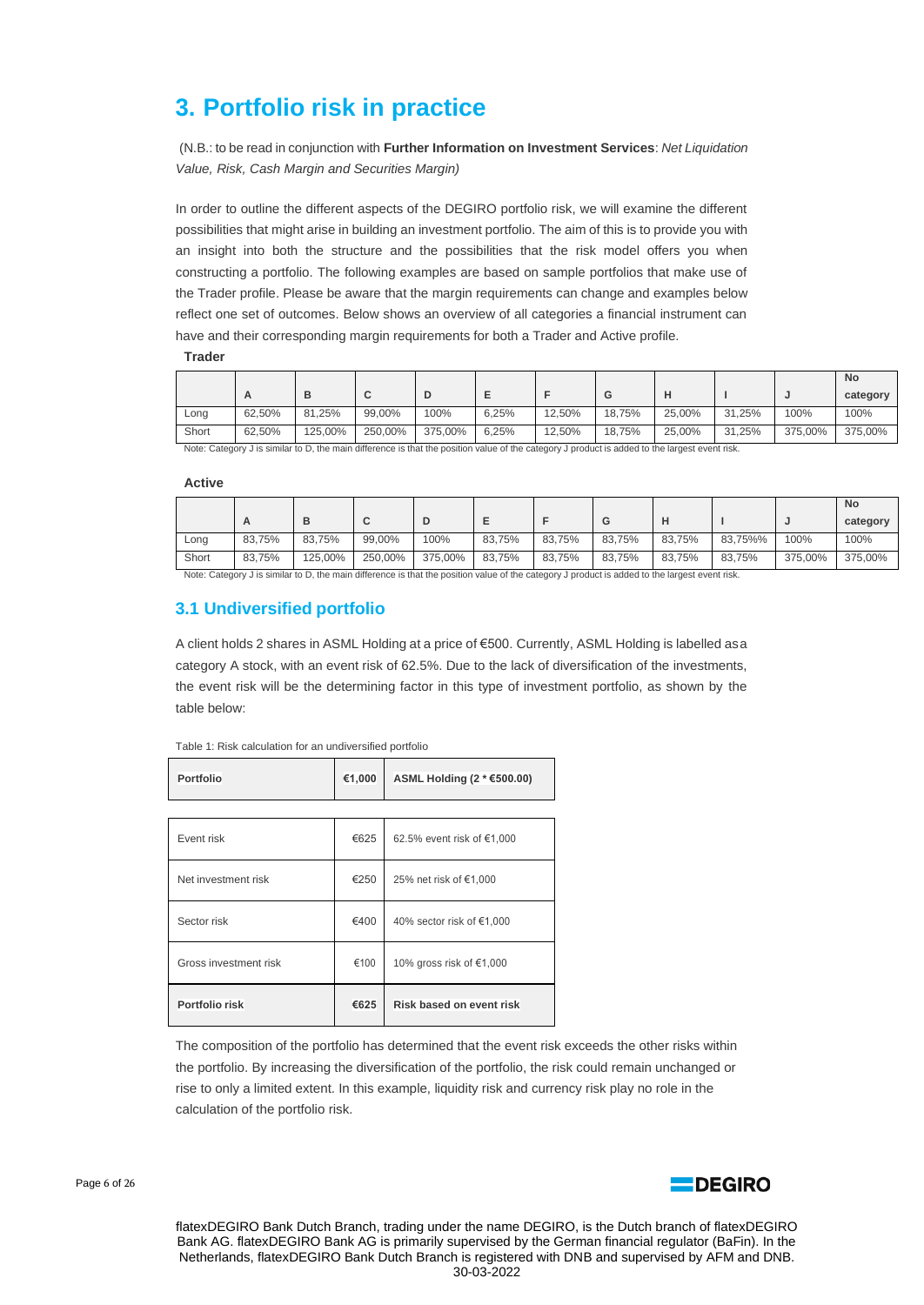# <span id="page-7-0"></span>**3.2 Investment portfolio with sector risk**

A client holds a portfolio spread which includes ASML Holding and ASM International shares, where the values of the two positions are equal to €1,000 and €800 respectively. Assume that ASM International is a category B stock with a corresponding event risk of 81.25%. This example shows that with an investment of €800 in ASM International, the risk increases only by €95. This is because the sector risk lies higher than the highest event risk within the portfolio. Nevertheless, this remains an undiversified portfolio, for which a risk premium of 40% applies. A brief explanation of the calculation of the risk for this investment portfolio is presented below.

| <b>ASML Holding</b>       | €1,000 | Sector Technology                   |
|---------------------------|--------|-------------------------------------|
| <b>ASM</b> International  | €800   | Sector Technology                   |
| <b>Value of Portfolio</b> | €1,800 |                                     |
|                           |        |                                     |
| Event risk                | €650   | 81,25% event risk of €800<br>(ASMI) |
| Net investment risk       | €450   | 25% net risk of €1,800              |
| Sector risk               | €720   | 40% sector risk of €1,800           |
| Gross investment risk     | €180   | 10% gross risk of €1,800            |
| Portfolio risk            | €720   | Risk based on sector risk           |

Table 2: calculation of risk sector for a portfolio

The total risk of €720 is the result of a sector risk in technology, for which a risk weighting of 40% applies. The risk of the position in this sector exceeds the highest event risk, which is set at €650 for the position in ASM International. In this example, liquidity risk and currency risk play no role in the calculation of the portfolio risk.

Page 7 of 26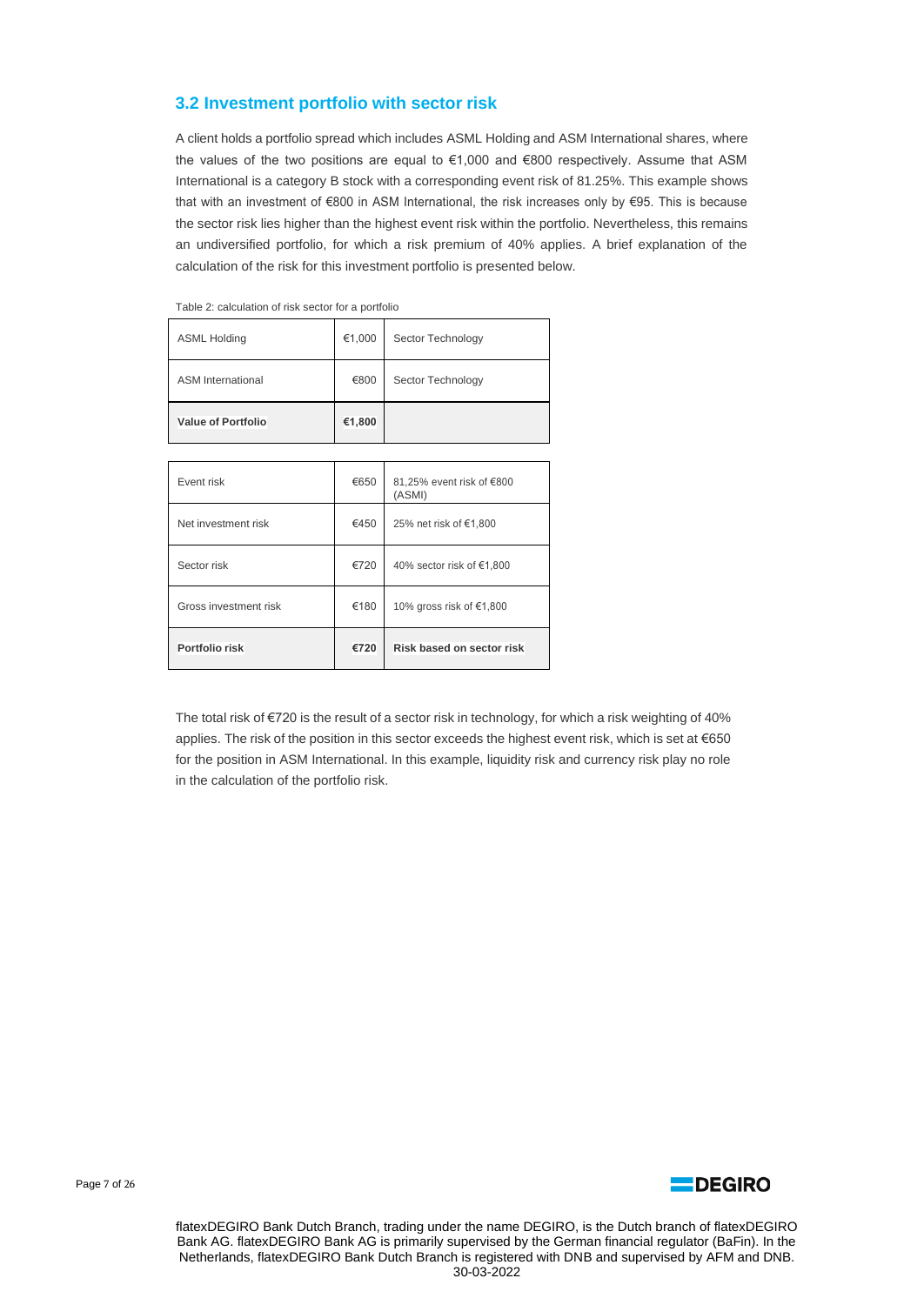# <span id="page-8-0"></span>**3.3 Investment portfolio with net investment risk**

A client's investment portfolio is divided among ASML Holding, ASM International, RDSA and Heineken shares with a value of €1,000, €1,100, €1,200 and €1,000 respectively. Assume here that RDSA and Heineken are labelled a category B and A stock respectively. All these shares are listed in euro, as a result of which there is no additional surcharge to the Risk calculation for currency risk. As a result of the high liquidity of these shares, there is no liquidity risk and therefore no requirement for extra security. Due to the composition of the portfolio, there is a risk relating to the net position of the investment portfolio. The table below shows the outcomes of the calculation of the risk for the investment portfolio.

| <b>ASML Holding</b>       | €1,000 | <b>Technology Sector</b>   |
|---------------------------|--------|----------------------------|
| <b>ASM</b> International  | €1,100 | <b>Technology Sector</b>   |
| Royal Dutch Shell A       | €1,200 | Oil & Gas Sector           |
| Heineken                  | €1,000 | Foods and Beverages Sector |
| <b>Value of Portfolio</b> | €4,300 |                            |

Table 3: Risk calculation based on net investment category position

| Event risk            | €975   | 81,25% event risk of €1,200.00 (RDSA) |
|-----------------------|--------|---------------------------------------|
| Net investment risk   | €1,075 | 25% net risk of €4,300.00             |
| Sector risk           | €840   | 40% sector risk of €2,100             |
| Gross investment risk | €430   | 10% gross risk of €4,300              |
| Portfolio risk        | €1,075 | Risk based on net investment category |

The net investment risk is calculated by applying a factor of 25% on the net sum of all positions which constitute the investment portfolio, while the gross position is weighted with 10% of the absolute sum of the assets. In this example the total risk of €1075 now arises from the net investment, which exceeds the sector risk, the event risk and the gross investment risk.

# <span id="page-8-1"></span>**3.4 Investment portfolio with a leveraged product**

The risk for leveraged products such as turbos, speeders and sprinters is equal to 100% of the current value. When buying such a product, you should therefore have the full investment available as collateral. This also applies for other products for which DEGIRO has set the risk at 100%. In general, this concerns high risk financial instruments such as warrants, as well as shares with relatively limited liquidity and/or market value etc. To be precise, products having category D, J or no category assigned get a 100% margin requirement.

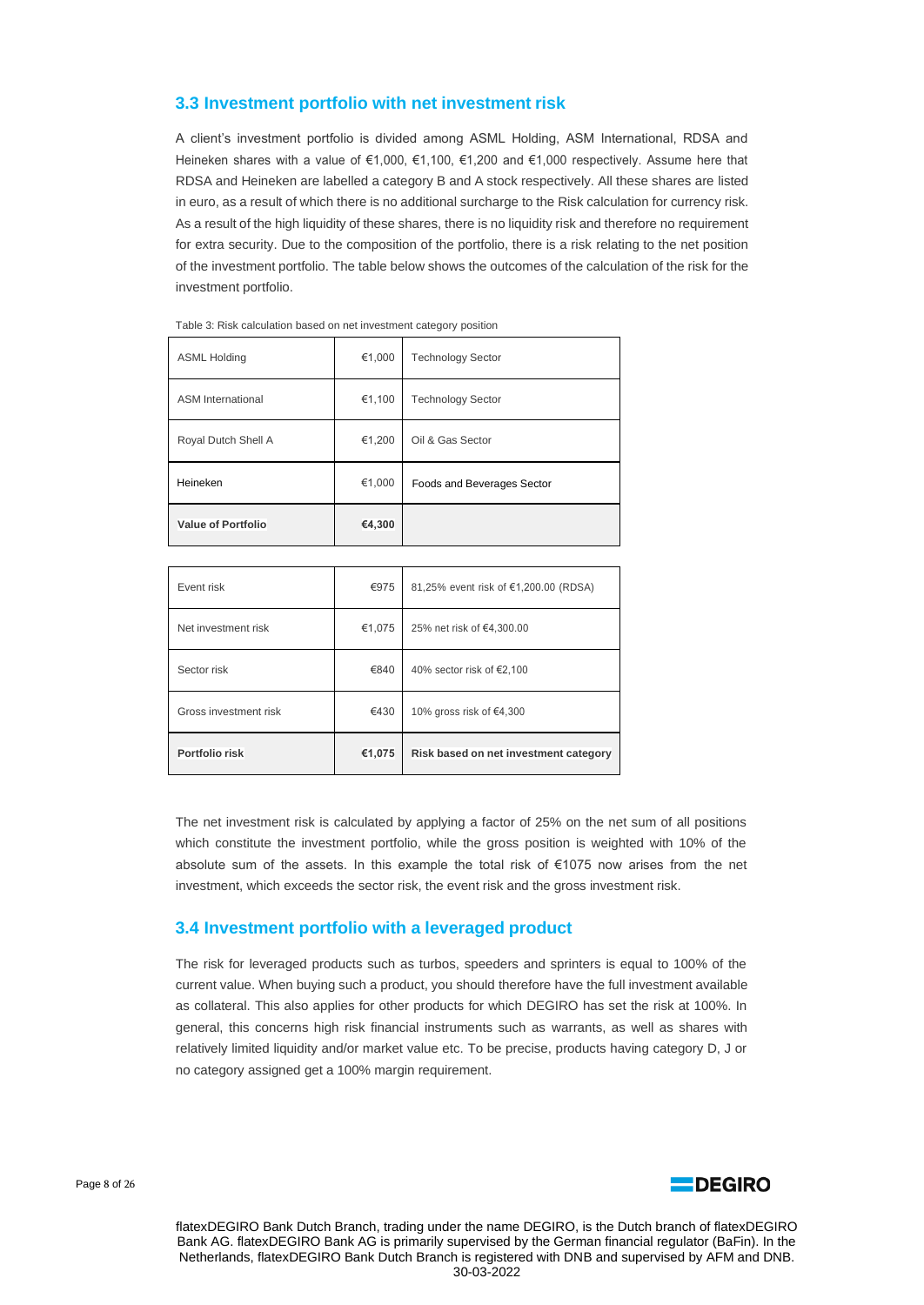# <span id="page-9-0"></span>**3.5 Investment portfolio with currency risk**

The currency risk is expressed through investments in financial instruments listed in a currency other than euros. The value of this investment expressed in euros will rise or fall with every movement in the exchange rate. For that reason, DEGIRO requires you to hold surety for this risk. The same applies for credit or credit facilities in foreign currencies in the cash account. In this example Johnson & Johnson is added, which is a category A stock. In order to illustrate the effect of currency risk of an investment denominated in foreign currency, we assume the following investment portfolio (please see the table below).

| <b>ASML Holding</b>      | €900    | <b>Technology Sector</b>              |
|--------------------------|---------|---------------------------------------|
| <b>ASM</b> International | €1,000  | <b>Technology Sector</b>              |
| Heineken                 | €1,000  | Foods and Beverages Sector            |
| Johnson & Johnson        | \$1,000 | Healthcare Sector (USD/EUR = $0.85$ ) |
| Value of Portfolio       | €3,750  |                                       |

Table 4: calculation of currency risk

| Event risk            | €812.50 | 81,25% event risk of €1,000 (ASMI)     |
|-----------------------|---------|----------------------------------------|
| Net investment risk   | €937.50 | 25% net risk of €3,750                 |
| Sector risk           | €760    | 40% sector risk of €1,900              |
| Gross investment risk | €375    | 10% gross risk of €3,750               |
| Currency risk         | €54.06  | $$1000 * 6.36\% * 0.85$                |
| Portfolio risk        | €991.56 | Risk based partly on the currency risk |

The currency risk is set at €54.06, assuming an asset value of USD 1000, a 6.36% risk weighting and a USD/EUR exchange rate of 0.85. If this had been a short Johnson & Johnson position, the currency risk outcome would also have been €54.06. It makes no difference here whether the net liquidation value is positive or negative.

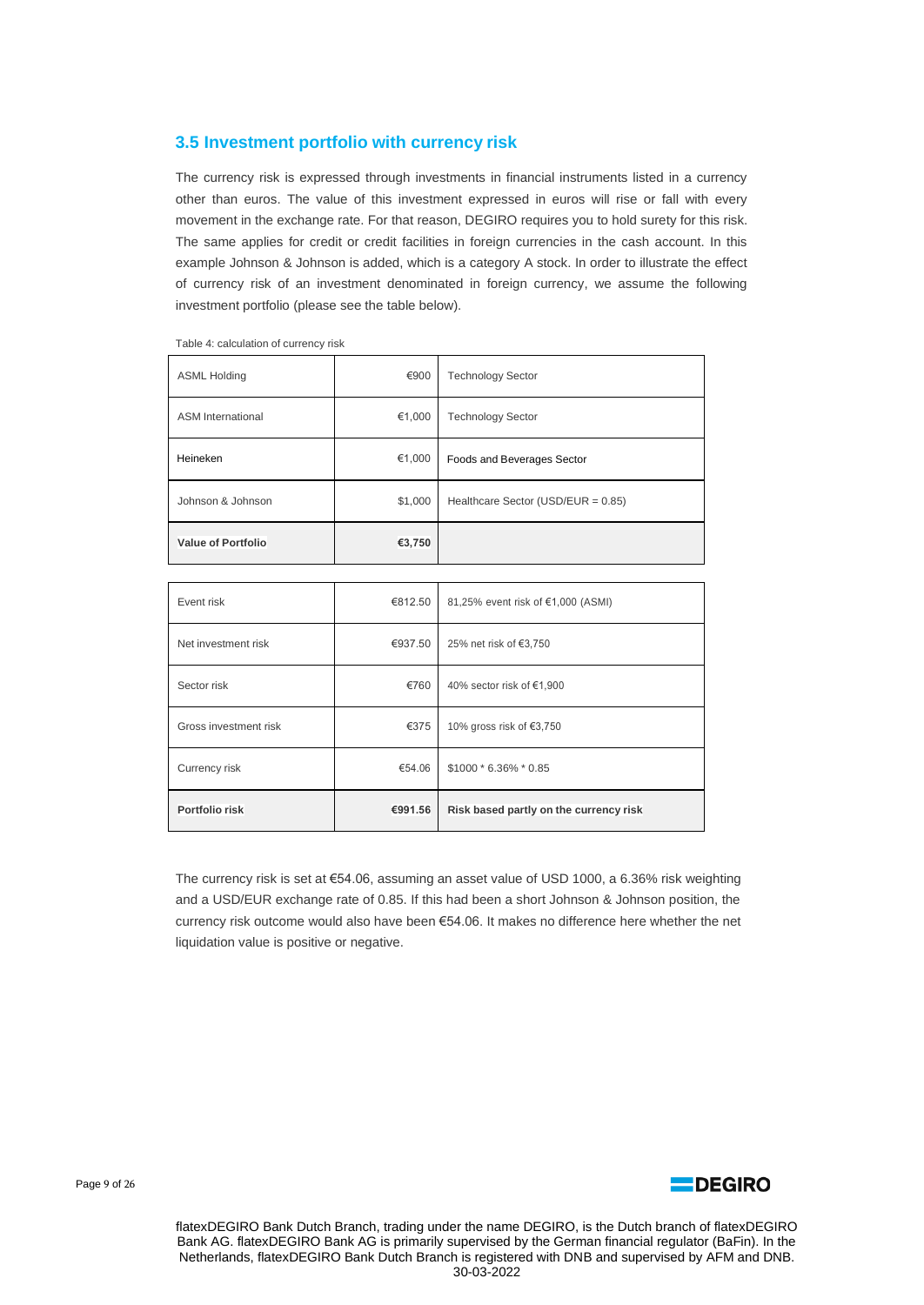# **3.6 Investment portfolio long – short strategy**

A client holds a portfolio according to a long-short strategy. The purpose of this strategy is to make use of potential under or over-valuation of shares, for example within a particular sector. It is notable from the investment portfolio table below that the total value of the portfolio results in a zero figure. The long-short strategy has ensured that on balance no investment is needed, apart from collateral for the margin. Table 5 shows the structure of an investment portfolio with a long- short strategy with the corresponding categories in brackets.

| ASMI(B)                    | €1,000 | €-1,000 | ASML (A)           |
|----------------------------|--------|---------|--------------------|
| Heineken (A)               | €1,200 | €-1,200 | AB InBev (A)       |
| Royal Dutch Shell A<br>(B) | €1,000 | €-1,000 | Total (A)          |
| Allianz SE (A)             | €1,200 | €-1,200 | NN Group (A)       |
| <b>Value long</b>          | €4,400 | €-4,400 | <b>Value short</b> |

Table 5: investment portfolio according to long-short strategy.

The risk of the above portfolio is based on the gross position, as this risk exceeds the sector risk and the net investment risk. In the risk calculations for a gross position in the 'shares' investment category, a 10% risk weighting is used. The total gross position of the above portfolio is €8,800, asa result of which the portfolio risk is €880. A further explanation of how this risk arises follows in Table 6.

| Table 6: risk calculation of the long-short strategy |  |  |  |
|------------------------------------------------------|--|--|--|
|------------------------------------------------------|--|--|--|

| Value of Portfolio            | €0     |
|-------------------------------|--------|
| Net investment value          | €0     |
| Sector value                  | €0     |
| <b>Gross investment value</b> | €8,800 |

| Event risk            | €812.50 | 81.25% event risk of €1,000 (ASMI)           |
|-----------------------|---------|----------------------------------------------|
| Net investment risk   | €0      | 25% net risk of $\epsilon$ 0                 |
| Net sector risk       | €0      | 40% sector risk of $\epsilon$ 0              |
| Gross investment risk | €880    | 10% gross risk of €8,800                     |
| Portfolio risk        | €880    | Risk based on gross investment category risk |

<span id="page-10-0"></span>Page 10 of 26

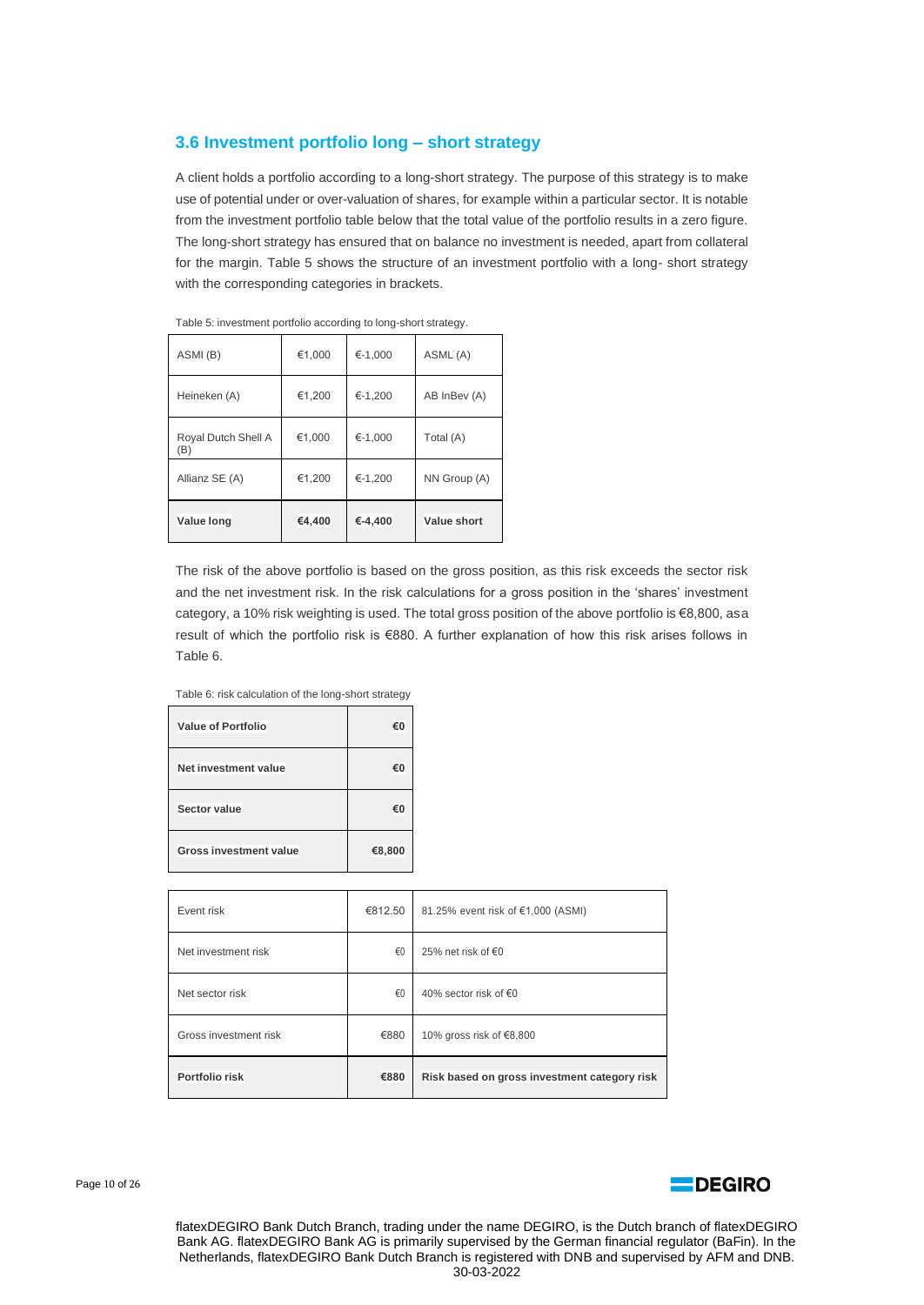# <span id="page-11-0"></span>**3.7 Investment portfolio with category D stock**

A client's investment portfolio is divided among ASML Holding, ASM International, RDSA and Riot Blockchain shares with a value of €1,000, €1,150, €1,200 and €1,000 respectively. In this example Riot Blockchain can be considered as a category D stock. For category D stocks a risk factor of 100% is applied and these products are added for their entire value to the net investment risk, sector risk and gross investment risk. As Riot Blockchain is denominated in USD, currency risk will be added as a risk factor as well. In order to see the effect of a category D stock in an investment portfolio we assume the following investment portfolio.

| <b>ASML Holding</b>       | €1,000  | <b>Technology Sector</b>               |
|---------------------------|---------|----------------------------------------|
| <b>ASM</b> International  | €1,150  | <b>Technology Sector</b>               |
| Royal Dutch Shell A       | €1,200  | Oil & Gas Sector                       |
| Riot Blockchain           | \$1,000 | Financial Services (USD/EUR = $0.85$ ) |
| <b>Value of Portfolio</b> | €4,200  |                                        |

Table 7: Risk calculation with a category D stock

| Event risk            | €975      | 81,25% event risk of €1,200 (RDSA)            |
|-----------------------|-----------|-----------------------------------------------|
| Net investment risk   | €1,687.50 | 25% net risk of €3,350 + 100%*\$1,000*0.85    |
| Sector risk           | €1,710    | 40% sector risk of €2,150 + 100%*\$1,000*0.85 |
| Gross investment risk | €1,185    | 10% gross risk of €3,350 + 100%*\$1,000*0.85  |
| Currency risk         | €54.06    | \$1000 * 6.36% * 0.85                         |
| Portfolio risk        | €1,741.56 | Net investment risk + currency risk           |

As can be seen from Table 7, the entire value of Riot Blockchain is added to the net investment risk, sector risk and the gross investment risk. In this example, the portfolio risk equals €1,741.56, which is derived by adding the currency risk to the net investment risk.

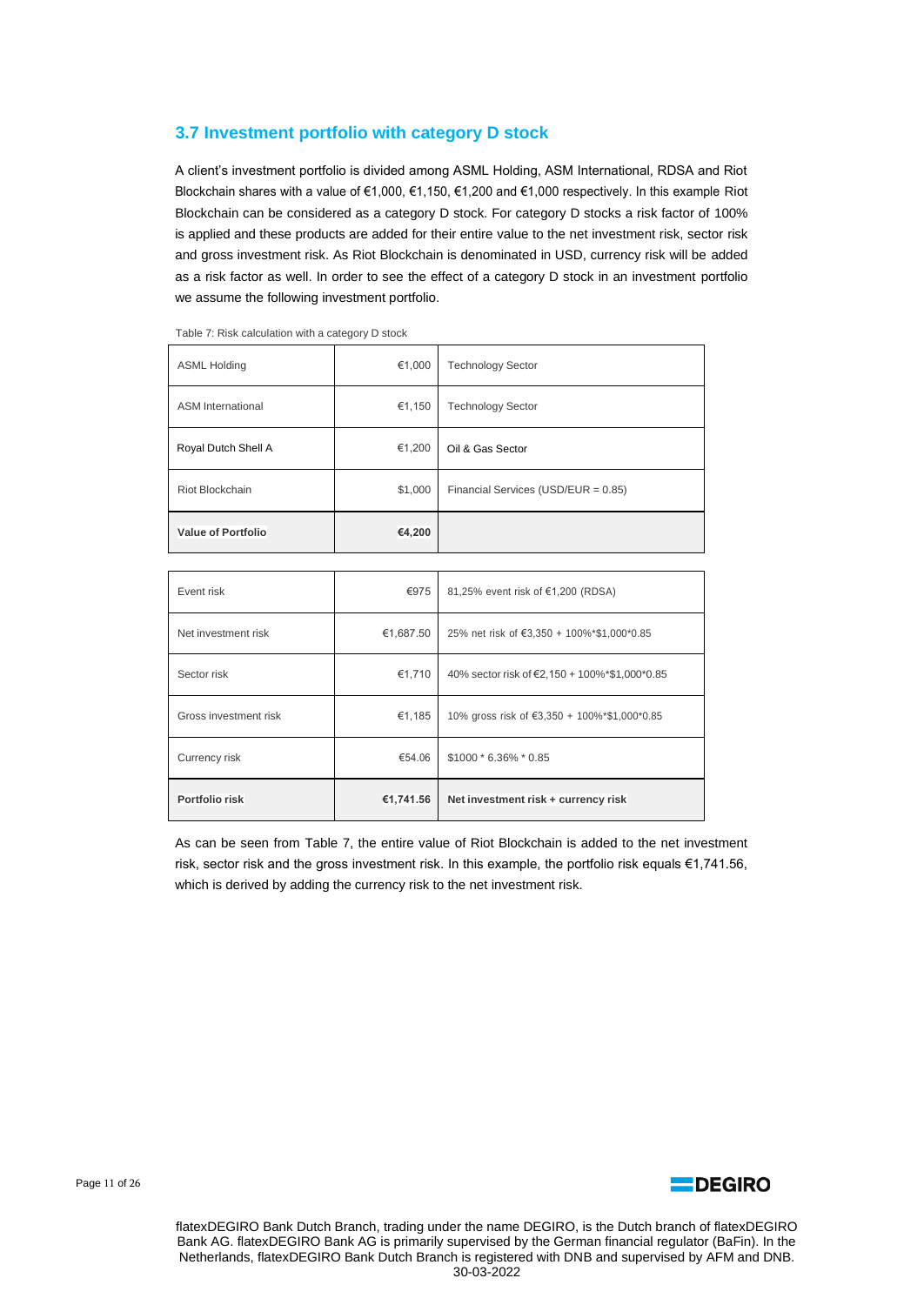# <span id="page-12-0"></span>**3.8 Investment portfolio including options**

For determining the risk surcharge that applies to positions in options, DEGIRO uses an option valuation model. With this, it is possible to calculate the value movements of all individual positions in options on the basis of pre-selected scenarios. The option risk is calculated for each underlying value. For each underlying value, all positions in options and futures and the position in the underlying value itself are included in the calculation of the option risk.

A further explanation of the risk model is provided in the paragraph headed '3.8.1 Derivative Risk model'. As we see later in this chapter, the composition and size of an options portfolio also influences the option risk. In order to provide an insight into the operation of the risk model for different option portfolios, examples of a number of standard option strategies for a Trader account follow below.

#### **3.8.1 Derivative Risk model**

The derivative risk model can be applied for both equity and index options and will make an estimate of the risk regardless of the composition of the options portfolio. The risk model takes account of how an option is realized. Movements in the valuation of an option depend on:

- Value of the underlying share or index
- Level of implicit volatility
- **Maturity**
- Amount of the dividend
- Amount of the interest

To determine the risk of an option position, the risk model combines the different elements listed above. The influence of the different elements and how they are related is also referred to as a 'scenario'. A combination of a fall in the value of the share, an increase in the implicit volatility and a reduction in the maturity by one trading day, for example, is a scenario. For clients with a Trader profile the scenario's range from a 25% change in the underlying value to a -25% change in addition to a range of a 15% change in implicit volatility to a -15% change. For Active clients the same procedure is applied, but with up and down movements of 83.75% in the underlying value in the case of stocks. This way, Active clients cannot build too large short or leveraged positions. Additionally, for futures a 25% up and down movement in the underlying value is used regardless of the profile type. Table 8 gives an impression of the standard scenarios for an index. The example makes use of two option positions on the AEX index, with a price index of 710.

In addition to using the standard set of scenarios, DEGIRO also uses extreme scenarios that simulate variations in the underlying value of more than 25%. The derivative valuation model does this in order to measure the impact of deep out-of-the-money options within the portfolio in the calculation of the option risk. A deep out-of-the-money option is an option with an exercise price that differs sharply from the current price of the underlying value. For options of this kind, the risk according to the standard scenario is underestimated. By calculating an extreme scenario, it is possible to determine a risk weighting for options of this kind.

Page 12 of 26

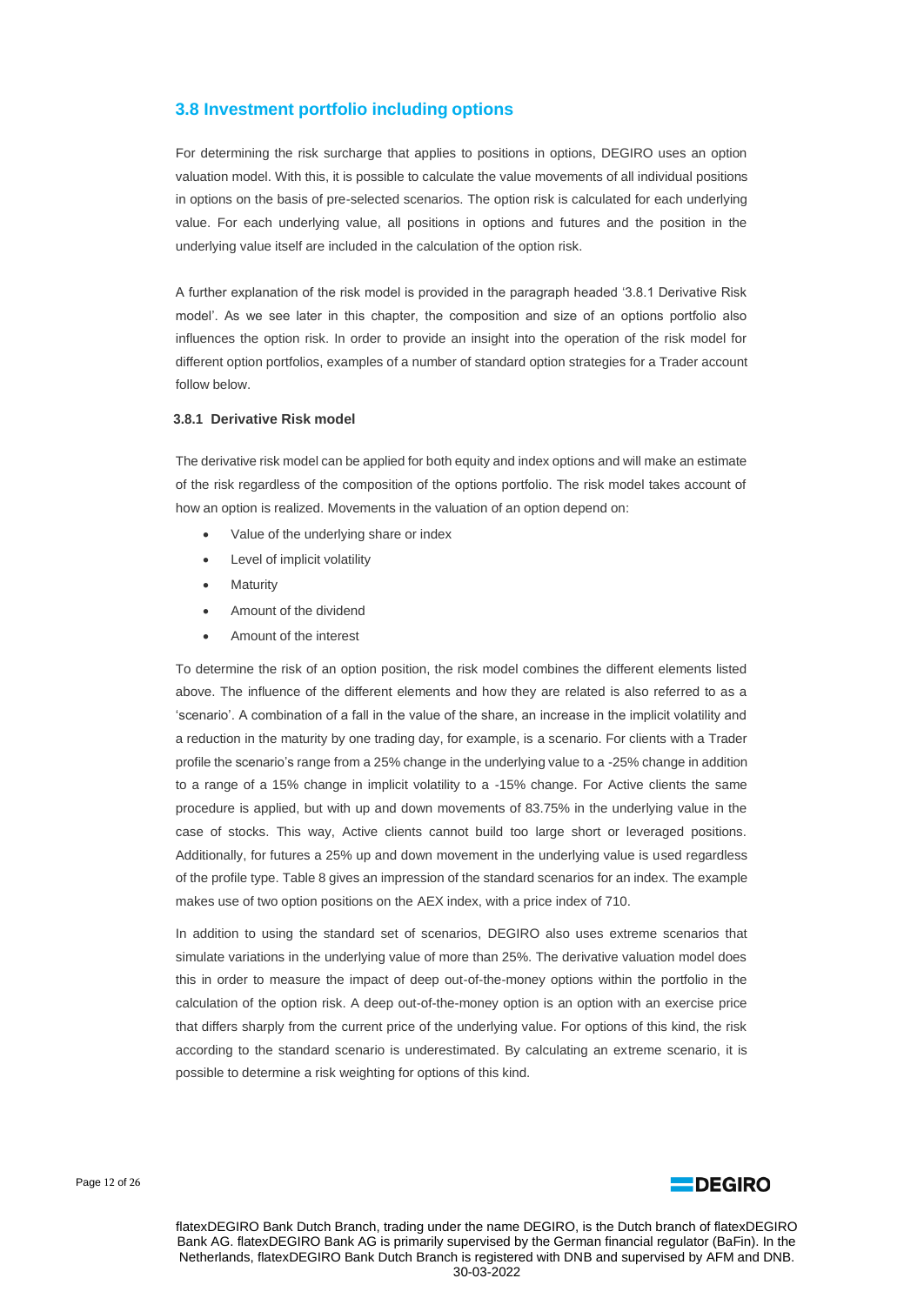Sometimes a strategy may cover the whole risk on the options. In such a case, the derivatives risk does not drop to zero. This is where the short option risk comes into play. A risk factor of 0.2% is used for short-term short index options and a factor of 0.5% is used for long-term short index options and short stock options. An option with a maturity of more than one year is considered long-term. The derivative risk would then equal the number of contracts multiplied by the size of those, the current price of the underlying and the corresponding risk factor (0.2% or 0.5%).

All option positions and other positions in the underlying security are included in the determination of the portfolio risk. It therefore makes no difference which strategy or option positions are taken. The model only selects the scenario in which the loss is highest.

| <b>Risk model</b>                  |           |        | <b>Extreme scenario</b><br>$***$ |        |              |        |          |          |          |           |          |
|------------------------------------|-----------|--------|----------------------------------|--------|--------------|--------|----------|----------|----------|-----------|----------|
| <b>Movements in index</b><br>(710) |           | 25%    |                                  |        | $0\%$        |        |          | $-25%$   |          | 125%      | $-99%$   |
| Volatility                         | $-15%$    | 0%     | 15%                              | $-15%$ | 0%           | 15%    | $-15%$   | 0%       | 15%      | 0%        | 0%       |
| 1 long<br><b>AEX C650 17JUN22</b>  | 16,402    | 16,424 | 16,475                           | $-406$ | $\mathbf 0$  | 434    | $-7,150$ | $-7,036$ | $-6,873$ | 13,431    | $-1,114$ |
| 1 short<br><b>AEX C700 17JUN22</b> | $-14,568$ |        | $-14,658$ $-14,807$              | 546    | $\mathbb O$  | $-547$ | 4,140    | 4,104    | 4,033    | $-13,147$ | 639      |
| Portfolio risk                     | 1,834     | 1,766  | 1,668                            | 140    | $\mathbf{0}$ | $-113$ | $-3,010$ | $-2,932$ | $-2,840$ | 284       | $-475$   |

Table 8: Risk model

\* Standard scenario consists of 13 movements in the share (or index) with accompanying movements in the implied volatility

\*\* Extreme scenario: factor 5 of movement in share (or index) in the standard scenario (including standard increases and decreases in volatility), outcome is scaled back by a factor of 6.5.

For the sake of convenience, the overview shows only a small part of the different scenarios. Thus, the standard scenario will not only calculate a movement of 25% in the index alone. It will also assess the scenario for movements of 2.5%, 5% etc. in the index. The risk of this portfolio equals €3,010, which means that for at least this amount of margin should be available in the account to set up this portfolio. Note that the maximum loss in this option portfolio equals the net premium paid. The long call has a value of €76.65 and the short call has a value of €44.35. This means that the maximum loss equals €3,230.

#### **3.8.2 Practical examples of option strategies**

The development of the risk for the different option portfolios is based on options for share RDSA, the price of which is equal to €16.30. Each option strategy has its own payoff function in the form of a graph and contains a table showing the risk of the option strategy under different scenario's. An example of such a scenario could be a 25% increase in the underlying and a 15% increase in implicit volatility.

Page 13 of 26

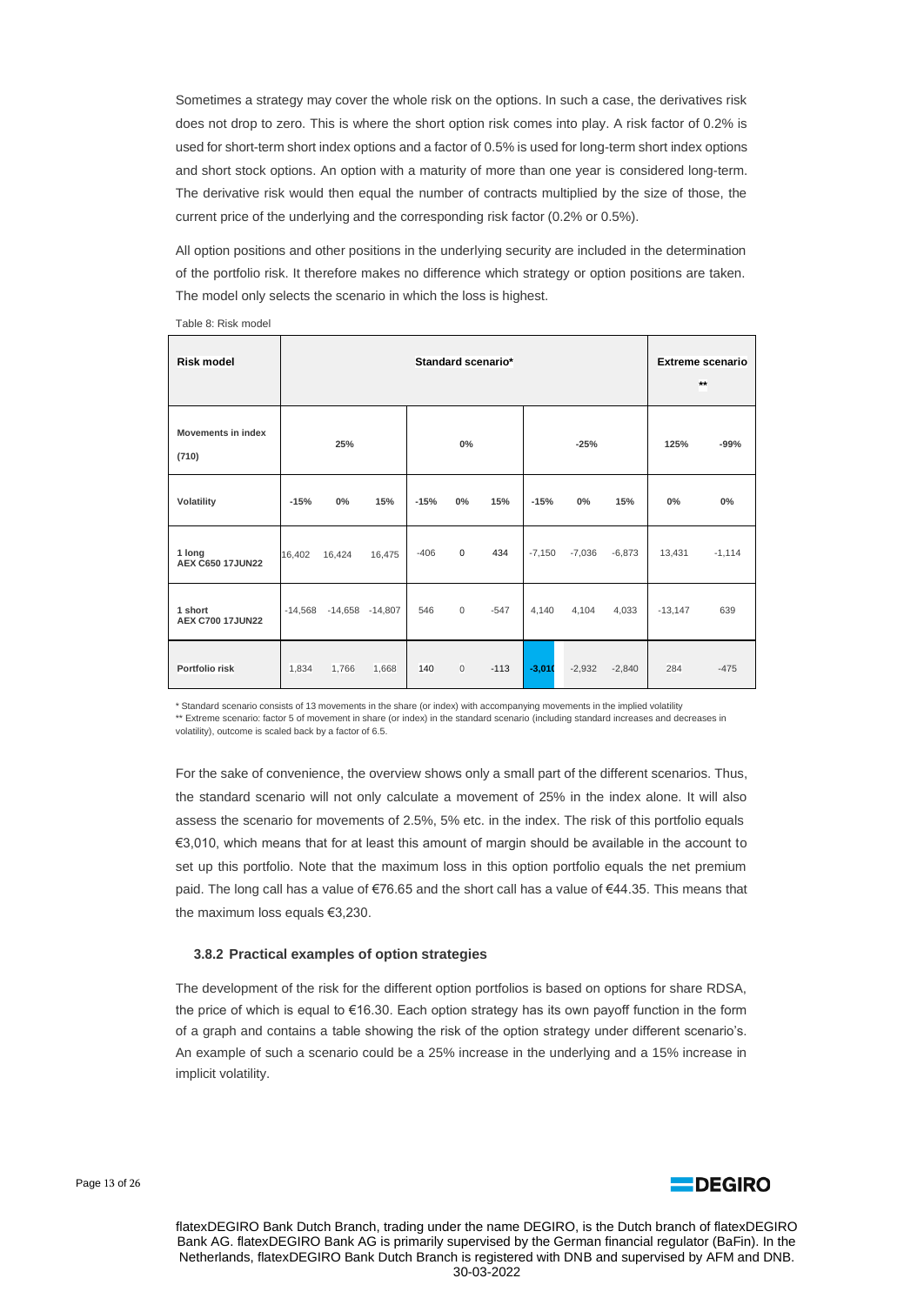#### **3.8.2.1 Covered call**

Hedged writing of a call option can take place through the purchase of the same number of underlying shares. On expiry, the investor must deliver the shares if the investor is called to do so. In all other cases, the call expires worthless and the investor retains the value of the written option received. The results on expiry are shown below.



Writing a call option for shares reduces the risk of the investment portfolio as shown by Table 9. Without the written call option, the risk would turn out at €407. The call option reduces the risk to €327. In the scenario with a 25% increase in RDSA and a 15% increase in the volatility, writing an 'at-the-money' option gives a loss of €357. This limits the profit on the long shares. On the other hand, a fall in RDSA has a positive impact on the value of the written call option and thus reduces the risk of the overall portfolio.

The value of the share portfolio is  $€1,630$  and that of the option position  $€93$ , as a result of which there is sufficient security to be able to bear the risk in the portfolio. The credit facility for the shares remains unchanged, at 70% of the value of the share portfolio.

| <b>Movements in share</b>           | $-25%$ |        | $-10%$ |        | 0%           |             | 10%    |        | 25%    |        |
|-------------------------------------|--------|--------|--------|--------|--------------|-------------|--------|--------|--------|--------|
| <b>Movements in volatility</b>      | $-15%$ | 15%    | $-15%$ | 15%    | $-15%$       | 15%         | $-15%$ | 15%    | $-15%$ | 15%    |
| 1 short RD C16.00<br><b>18JUN21</b> | 82     | 80     | 76     | 50     | 19           | $-19$       | $-112$ | $-134$ | $-353$ | $-357$ |
| 100 long Royal Dutch<br>Shell A     | $-407$ | $-407$ | $-163$ | $-163$ | $\mathbf{0}$ | $\mathbf 0$ | 163    | 163    | 407    | 407    |
| Portfolio risk                      | $-325$ | $-327$ | $-87$  | $-113$ | 19           | $-19$       | 51     | 29     | 54     | 50     |

Table 9: portfolio risk of written call option with purchased shares



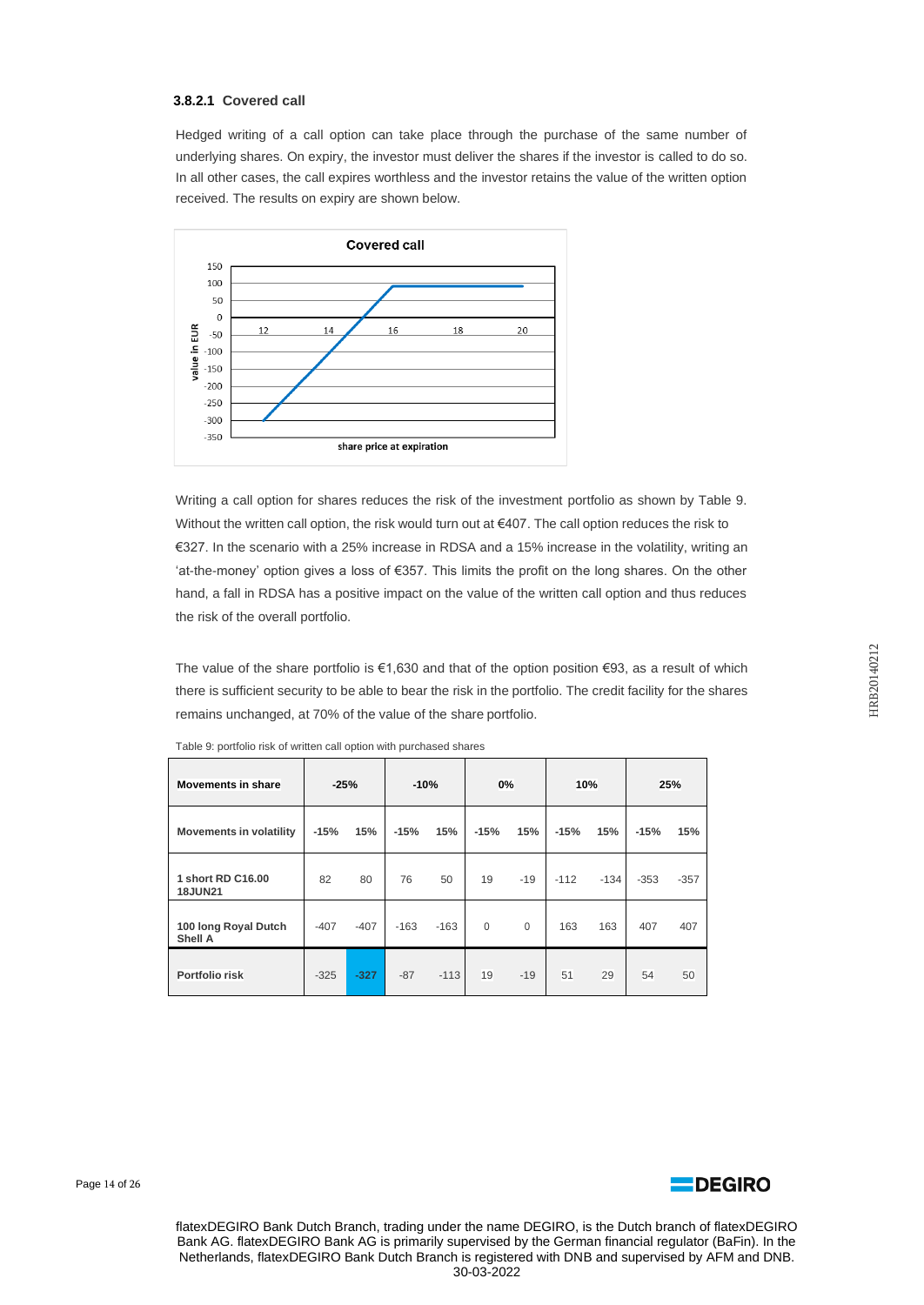#### **3.8.2.2 Protective put**

In this strategy you are long in the underlying shares while simultaneously buying a put option.



The following option portfolio with shares highlights how adding a put option reduces the downside risk of the shares. Without the put option, the risk would equal €407. So, by adding this put option to the portfolio the risk is reduced to €96. This strategy gives you more control compared to using a stop order, but is more expensive due to the premium that must be paid to obtain the put position.

| <b>Movements in share</b>          |        | $-25%$<br>$-10%$ |        | 0%     |              | 10%         |        | 25%   |        |     |
|------------------------------------|--------|------------------|--------|--------|--------------|-------------|--------|-------|--------|-----|
| <b>Movements in volatility</b>     | $-15%$ | 15%              | $-15%$ | 15%    | $-15%$       | 15%         | $-15%$ | 15%   | $-15%$ | 15% |
| 1 long RD P16.00<br><b>18JUN21</b> | 311    | 315              | 78     | 113    | $-23$        | 23          | $-60$  | $-28$ | $-67$  | -58 |
| 100 long Royal Dutch<br>Shell A    | $-407$ | $-407$           | $-163$ | $-163$ | $\mathbf{0}$ | $\mathbf 0$ | 163    | 163   | 407    | 407 |
| Portfolio risk                     | $-96$  | $-92$            | $-85$  | $-50$  | $-23$        | 23          | 103    | 135   | 340    | 349 |

|  | Table 10: portfolio risk of 'long' put with purchase of shares |
|--|----------------------------------------------------------------|
|--|----------------------------------------------------------------|

#### **3.8.2.3 Written 'out-of-the-money' options**

Writing OTM options leads to underestimating the risk in the standard impact scenario. With a 25% movement in the share, the implicit volatility of the below options will be higher under normal circumstances than an increase of 15%. DEGIRO uses an extreme scenario, also known as an OTM scenario, which generates a more probable risk value for options of this kind. This is because the use of the standard portfolio leads to a portfolio risk of €53. Through the use of the OTM scenario, the risk equates to €180.



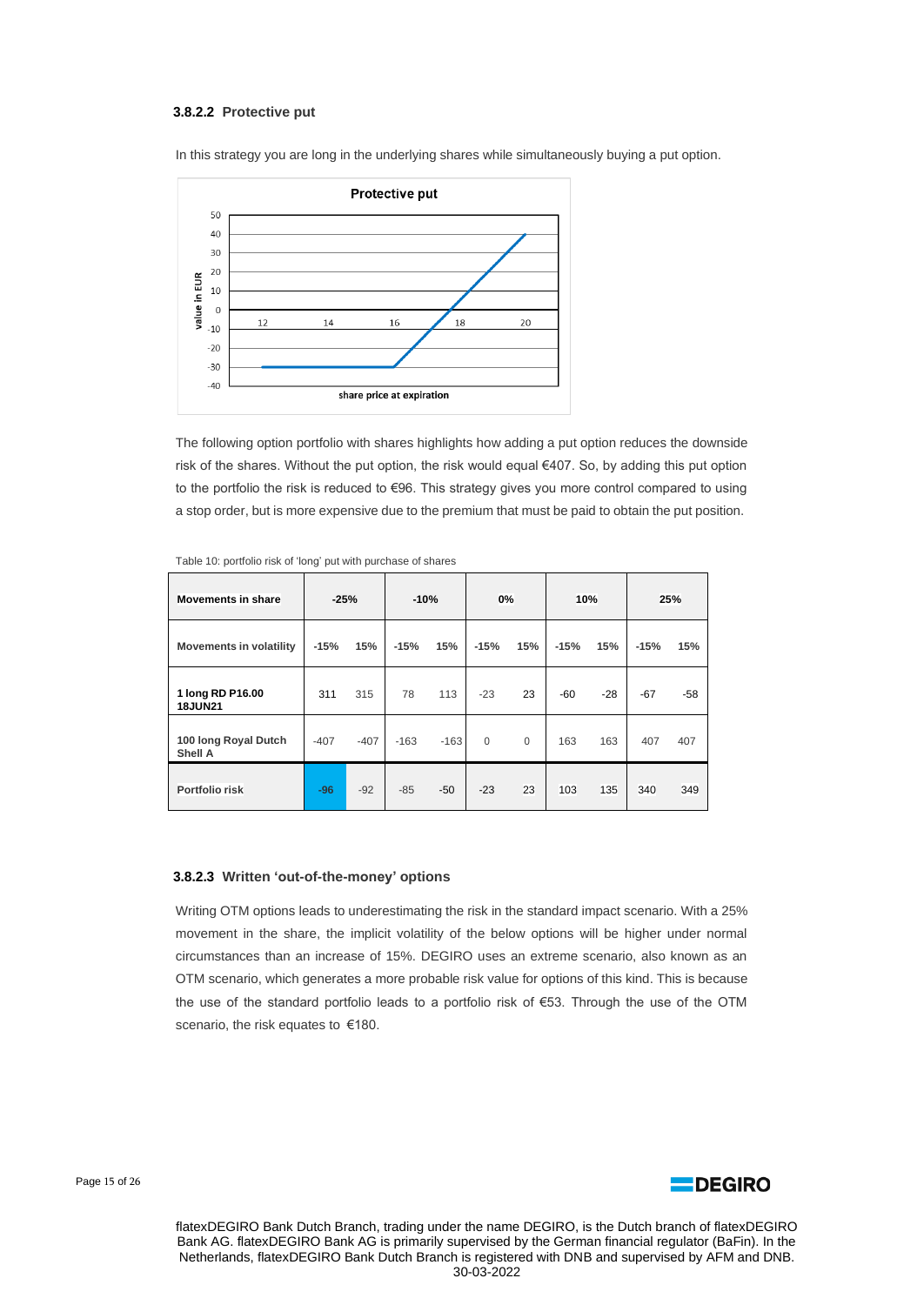#### Table 11: written 'out-of-the-money' options

| <b>Movements in share</b>           | $-25%$         |              | $-10%$ |       | 0%     |       | 10%          |       |        | 25%   |        | OTM scenario   |
|-------------------------------------|----------------|--------------|--------|-------|--------|-------|--------------|-------|--------|-------|--------|----------------|
| <b>Movements in volatility</b>      | $-15%$         | 15%          | $-15%$ | 15%   | $-15%$ | 15%   | $-15%$       | 15%   | $-15%$ | 15%   | Fall   | <b>Rise</b>    |
| 1 short RD C25.00<br><b>18JUN21</b> | $\mathbf{1}$   | $\mathbf{1}$ | 1      | $-1$  | 1      | $-5$  | $\mathbf{1}$ | $-15$ | $-5$   | $-52$ | 1      | $-182$         |
| 1 short RD P8.00 18JUN21            | $-1$           | $-33$        | 2      | $-14$ | 2      | $-7$  | 2            | $-4$  | 2      | $-1$  | $-120$ | $\overline{2}$ |
| Portfolio risk                      | $\overline{0}$ | $-32$        | 3      | $-15$ | 3      | $-12$ | 3            | $-19$ | $-3$   | $-53$ | $-119$ | $-180$         |

#### **3.8.2.4 Long call spread**

A long call spread is a combination of a long call with a lower strike price than the written call. Both options have the same maturity. Overall, the investor in this long call spread will invest a sum on purchase, perhaps with the expectation that the share will have risen higher than the strike price of the written option at expiration. The result of this strategy on expiry is shown below.



In the table below, the loss on the long call is higher than on the short call. The value of the long call is €1.13 and will fall if the price of RDSA falls. With a 25% fall in the share and a 15% fall in the implicit volatility, the loss rises by €84. With a sudden increase in the price of RDSA, the value of the strategy will increase. The risk in this long call spread arises on a fall in the price of RDSA and equates to €61. The value of the portfolio hedges the risk when the current position is taken. The value of the strategy is €81, with €113 for the long call and €32 for the short call.

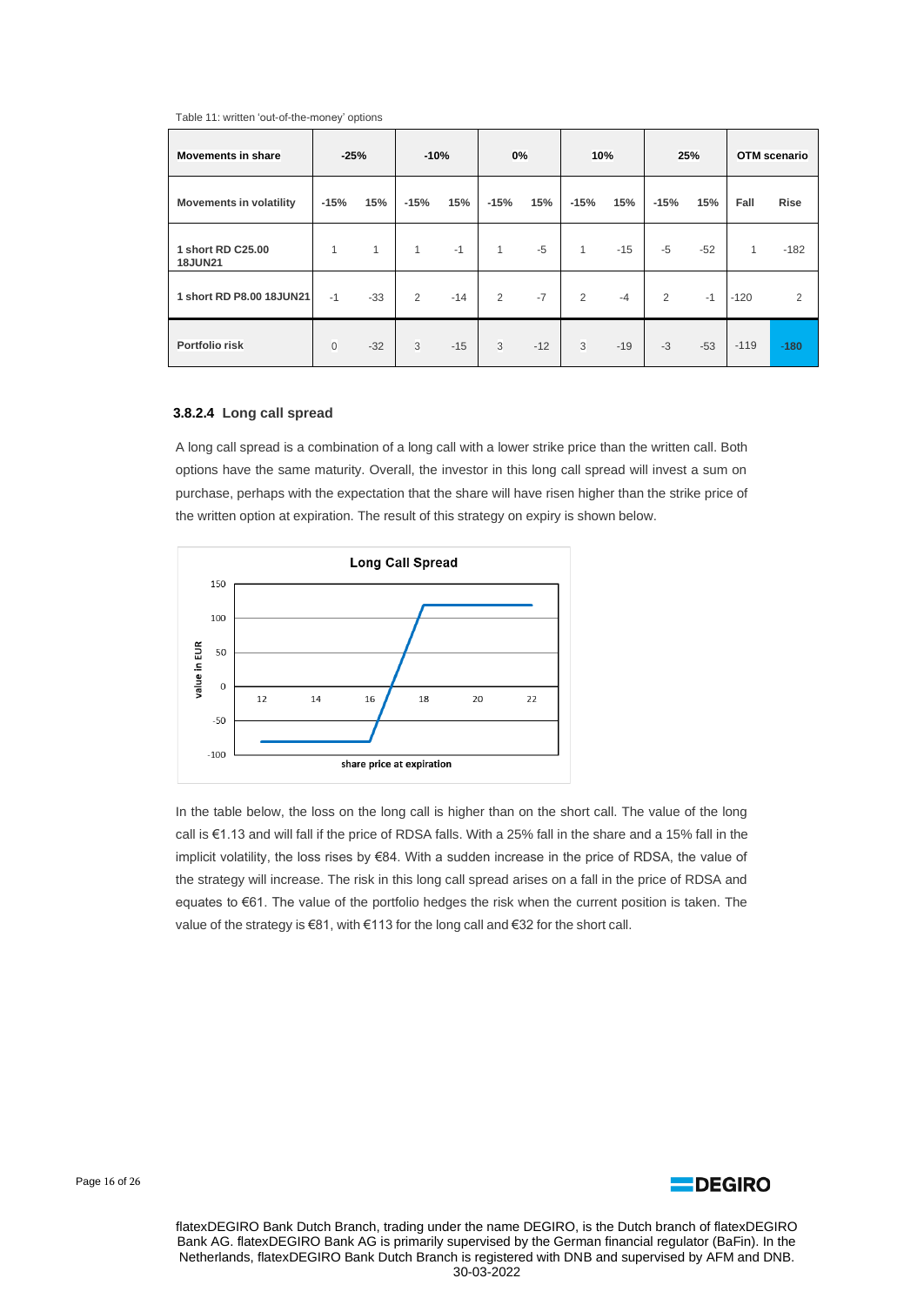#### Table 12: portfolio risk of a long call spread

| <b>Movements in share</b>           | $-25%$ |       | $-10%$ |       | 0%     |              | 10%    |       | 25%    |        |
|-------------------------------------|--------|-------|--------|-------|--------|--------------|--------|-------|--------|--------|
| <b>Movements in volatility</b>      | $-15%$ | 15%   | $-15%$ | 15%   | $-15%$ | 15%          | $-15%$ | 15%   | $-15%$ | 15%    |
| 1 long RD C16.00<br><b>18JUN21</b>  | $-84$  | $-83$ | $-77$  | $-52$ | $-19$  | 19           | 116    | 136   | 358    | 361    |
| 1 short RD C18.00<br><b>18JUN21</b> | 23     | 23    | 23     | 13    | 14     | $-18$        | $-36$  | $-84$ | $-227$ | $-254$ |
| Portfolio risk                      | $-61$  | $-60$ | $-54$  | $-39$ | $-5$   | $\mathbf{1}$ | 80     | 52    | 131    | 107    |

#### **3.8.2.5 Short put spread**

A short put spread is distinguished by a combination of a long put with a lower strike price than the short put. Both options have the same maturity. Both a short put spread and a long call spread show a similar pattern in their results. The graph below shows the development of the result for a short put spread on expiry.



The portfolio risk on a short put spread is shown in the table below. It can be deduced from the table that the loss in this spread is €61 if the share and the implicit volatility fall simultaneously. On the one hand, the long put limits the loss if the share price falls sharply. The downside is that with a direct increase in the share, the profit diminishes through the long put. Setting up this short put spread generates an amount of €133 to cover the obligations arising from this strategy. After all, the value of the short put is €180 and that of the long put is €47.

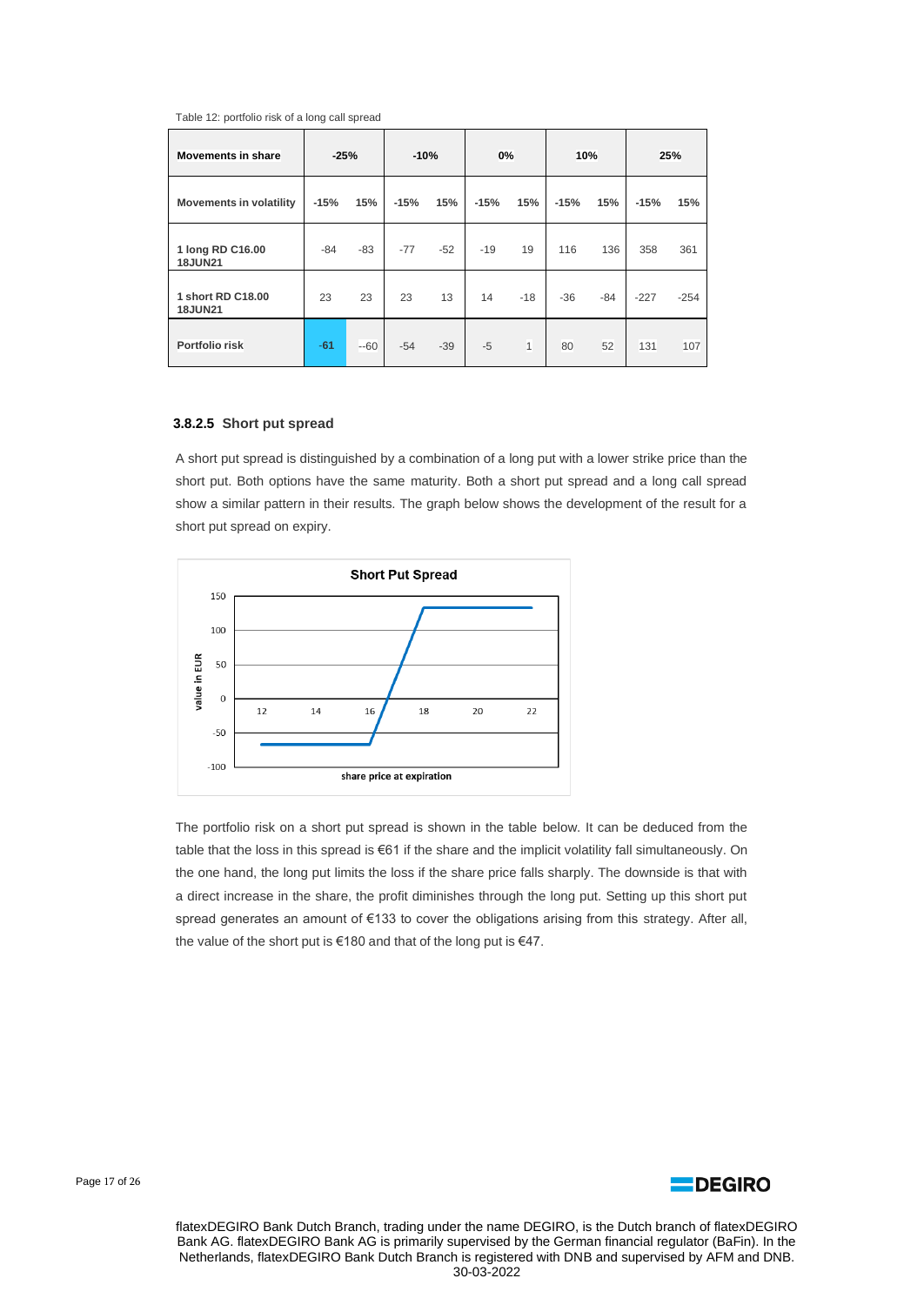| Table 13: portfolio risk of a short put spread |  |  |  |  |
|------------------------------------------------|--|--|--|--|
|------------------------------------------------|--|--|--|--|

| <b>Movements in share</b>           | $-25%$ |        | $-10%$ |        | 0%     |       | 10%    |       | 25%    |       |
|-------------------------------------|--------|--------|--------|--------|--------|-------|--------|-------|--------|-------|
| <b>Movements in volatility</b>      | $-15%$ | 15%    | $-15%$ | 15%    | $-15%$ | 15%   | $-15%$ | 15%   | $-15%$ | 15%   |
| 1 long RD P16.00<br><b>18JUN21</b>  | 311    | 315    | 78     | 111    | $-22$  | 22    | $-56$  | $-27$ | $-62$  | $-55$ |
| 1 short RD P18.00<br><b>18JUN21</b> | $-372$ | $-374$ | $-128$ | $-148$ | 21     | $-24$ | 128    | 69    | 191    | 149   |
| Portfolio risk                      | $-61$  | $-59$  | $-50$  | $-37$  | $-1$   | $-2$  | 72     | 42    | 129    | 94    |

#### **3.8.2.6 Short straddle**

A straddle is a combination of a put and a call with the same strike price and maturity. The investor in a short straddle expects the price of the underlying security to move towards the strike price on expiry. For writing a straddle, the investor receives the premium for the risk associated with this strategy. However, a sharp fall or rise in the price of the share will lead to a loss, since the premium received might not cover the extreme movement. The graph below shows the results of a straddle for different prices on expiry.



A development of the risk of a short straddle follows in Table 14. Once again, this shows that the loss on a short straddle arises with a fall or rise in the price of the underlying share. The portfolio risk equates to €338. On taking this position, the investor in a short straddle must therefore invest a margin of at least €338 to cover the risk. As the table below shows, the increase in the value of the short put of €43 only partially hedges the loss in the value of the short call of €381.

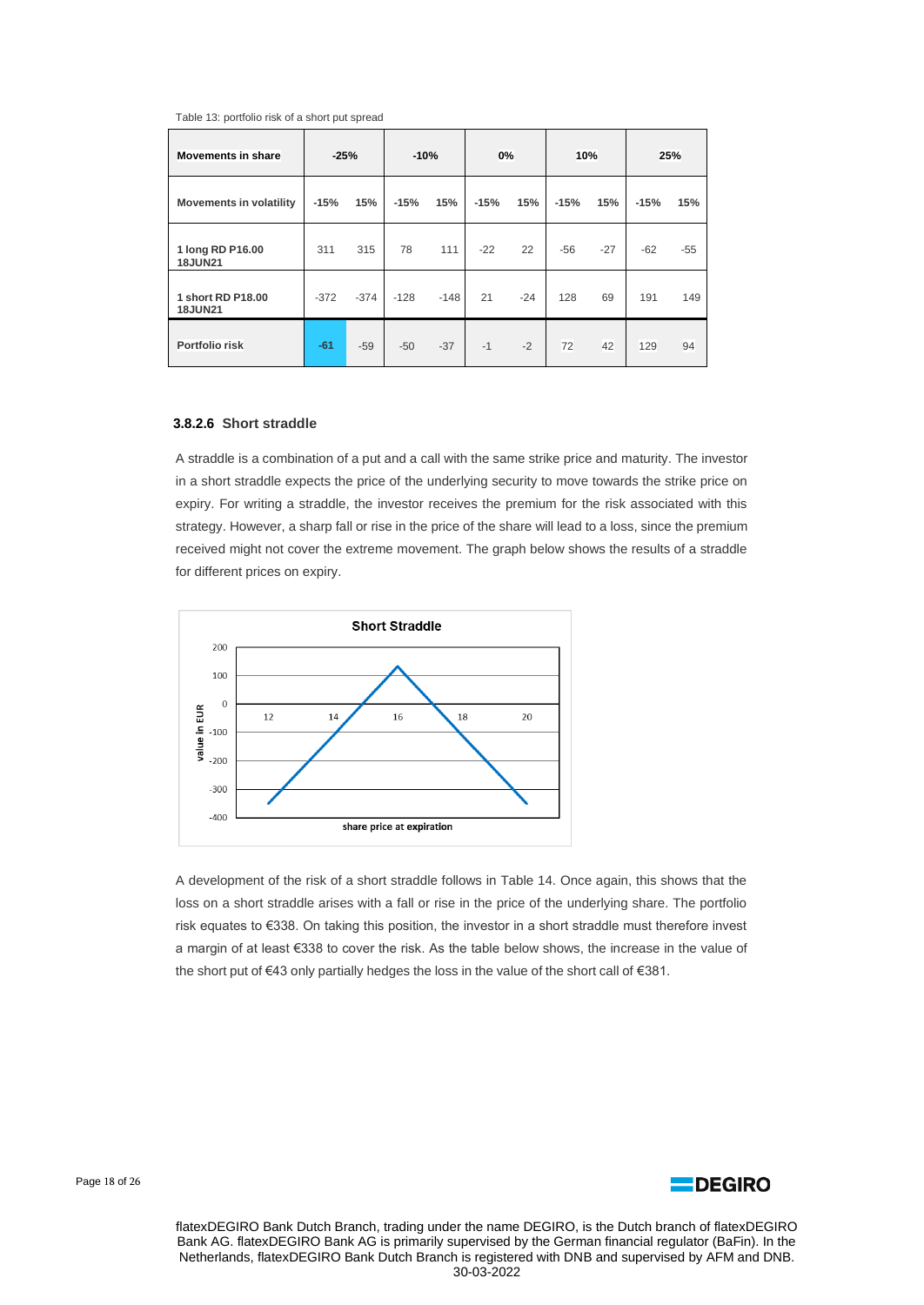Table 14: portfolio risk of a short straddle

| <b>Movements in share</b>           | $-25%$ |        | $-10%$ |        | 0%     |       | 10%    |        | 25%    |        |
|-------------------------------------|--------|--------|--------|--------|--------|-------|--------|--------|--------|--------|
| <b>Movements in volatility</b>      | $-15%$ | 15%    | $-15%$ | 15%    | $-15%$ | 15%   | $-15%$ | 15%    | $-15%$ | 15%    |
| 1 short RD P16.00<br><b>18JUN21</b> | $-295$ | $-301$ | $-64$  | $-103$ | 21     | $-22$ | 45     | 20     | 48     | 43     |
| 1 short RD C16.00<br><b>18JUN21</b> | 110    | 107    | 97     | 65     | 18     | $-19$ | $-129$ | $-147$ | $-378$ | $-381$ |
| Portfolio risk                      | $-185$ | $-194$ | $-2$   | $-38$  | 39     | $-41$ | $-84$  | $-127$ | $-330$ | $-338$ |

#### **3.8.2.7 Long strangle**

A strangle is a combination of a put and a call with the same maturity, but where the long call has a higher strike price. The investor in a long strangle can never lose more than the premium paid. The value of the long strangle therefore hedges the risk throughout the life of the options. The graph below shows the result of a long strangle with a price of the share at expiry.



Table 15: portfolio risk of a long strangle

| <b>Movements in share</b>          | $-25%$ |       | $-10%$ |     | 0%     |     | 10%    |       |        | 25%   |
|------------------------------------|--------|-------|--------|-----|--------|-----|--------|-------|--------|-------|
| <b>Movements in volatility</b>     | $-15%$ | 15%   | $-15%$ | 15% | $-15%$ | 15% | $-15%$ | 15%   | $-15%$ | 15%   |
| 1 long RD P16.00<br><b>18JUN21</b> | 311    | 315   | 77     | 111 | $-22$  | 23  | $-56$  | $-27$ | $-62$  | $-55$ |
| 1 long RD C18.00<br><b>18JUN21</b> | $-23$  | $-23$ | $-23$  | 13  | $-14$  | 17  | 36     | 84    | 227    | 254   |
| Portfolio risk                     | 288    | 292   | 54     | 124 | $-36$  | 40  | $-20$  | 57    | 165    | 199   |

The risk of the long strangle equates to €36. This loss arises from the fall in the implicit volatilityand the unchanged price of the underlying share.

Page 19 of 26

# **DEGIRO**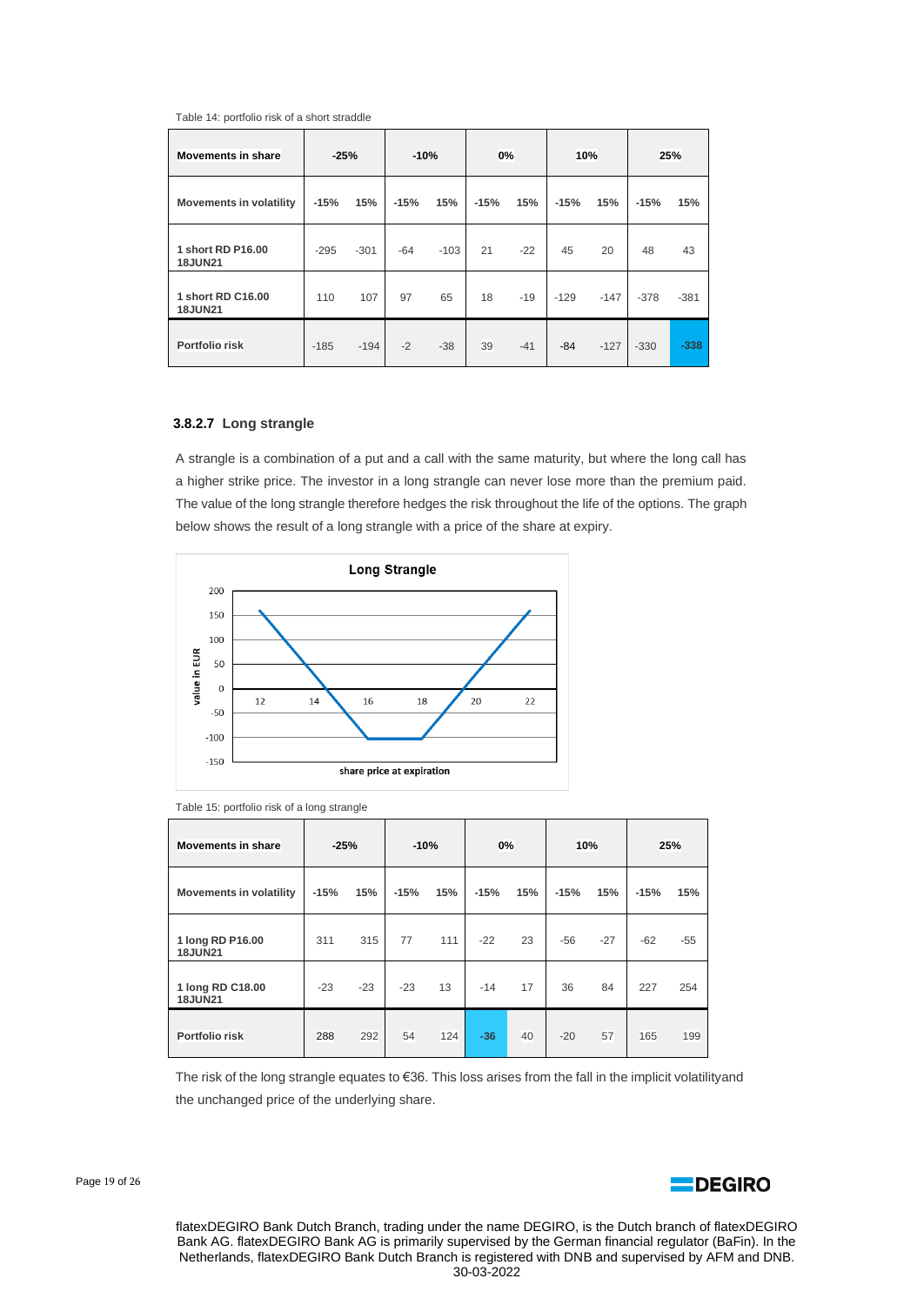#### **3.8.2.8 Calendar spread**

A time spread is a combination of a long and a short option with the same strike price, but where the long option has a longer maturity than the short option. The long option hedges the risk of a short option, to a certain degree. With an option that can be exercised in the interim, the 'Americanstyle option', there is a risk that, among other things, the investor may have to rely on the short call and has not exercised the long call itself. This may mean that the investor loses dividends as a result, when the share goes ex-dividend. In the case of a European-style option, which cannot be exercised before the maturity date, the risk arises from a difference between the interest, volatility and expected dividends of the two options. A difference therefore arises in the valuation of options and changes in their prices.

The results of this option strategy cannot be set up in a graph with the outcomes on expiry, since the maturities of the options differ. For that reason, only the portfolio risk of a time spread is explained in the table below. A time spread gives a maximum loss of €46 with a decline in the share price of RDSA and a fall in the implicit volatility. A short call does not, therefore, fully hedge the loss in the value of the long call in all cases, or vice versa.

| <b>Movements in share</b>      | $-25%$ |        | $-10%$ |              | 0%     |       | 10%    |        | 25%    |             |
|--------------------------------|--------|--------|--------|--------------|--------|-------|--------|--------|--------|-------------|
| <b>Movements in volatility</b> | $-15%$ | 15%    | $-15%$ | 15%          | $-15%$ | 15%   | $-15%$ | 15%    | $-15%$ | 15%         |
| 1 short RD C16.00 17DEC21      | 131    | 116    | 88     | 53           | 21     | $-21$ | $-80$  | $-120$ | $-277$ | $-305$      |
| 1 long RD C16.00 16DEC22       | $-177$ | $-141$ | $-108$ | $-52$        | $-31$  | 31    | 68     | 130    | 250    | 305         |
| Portfolio risk                 | $-46$  | $-25$  | $-20$  | $\mathbf{1}$ | $-10$  | 10    | $-12$  | 10     | $-27$  | $\mathbf 0$ |

Table 16: portfolio risk of a calendar spread

Page 20 of 26



HRB20140212 HRB20140212

flatexDEGIRO Bank Dutch Branch, trading under the name DEGIRO, is the Dutch branch of flatexDEGIRO Bank AG. flatexDEGIRO Bank AG is primarily supervised by the German financial regulator (BaFin). In the Netherlands, flatexDEGIRO Bank Dutch Branch is registered with DNB and supervised by AFM and DNB. 30-03-2022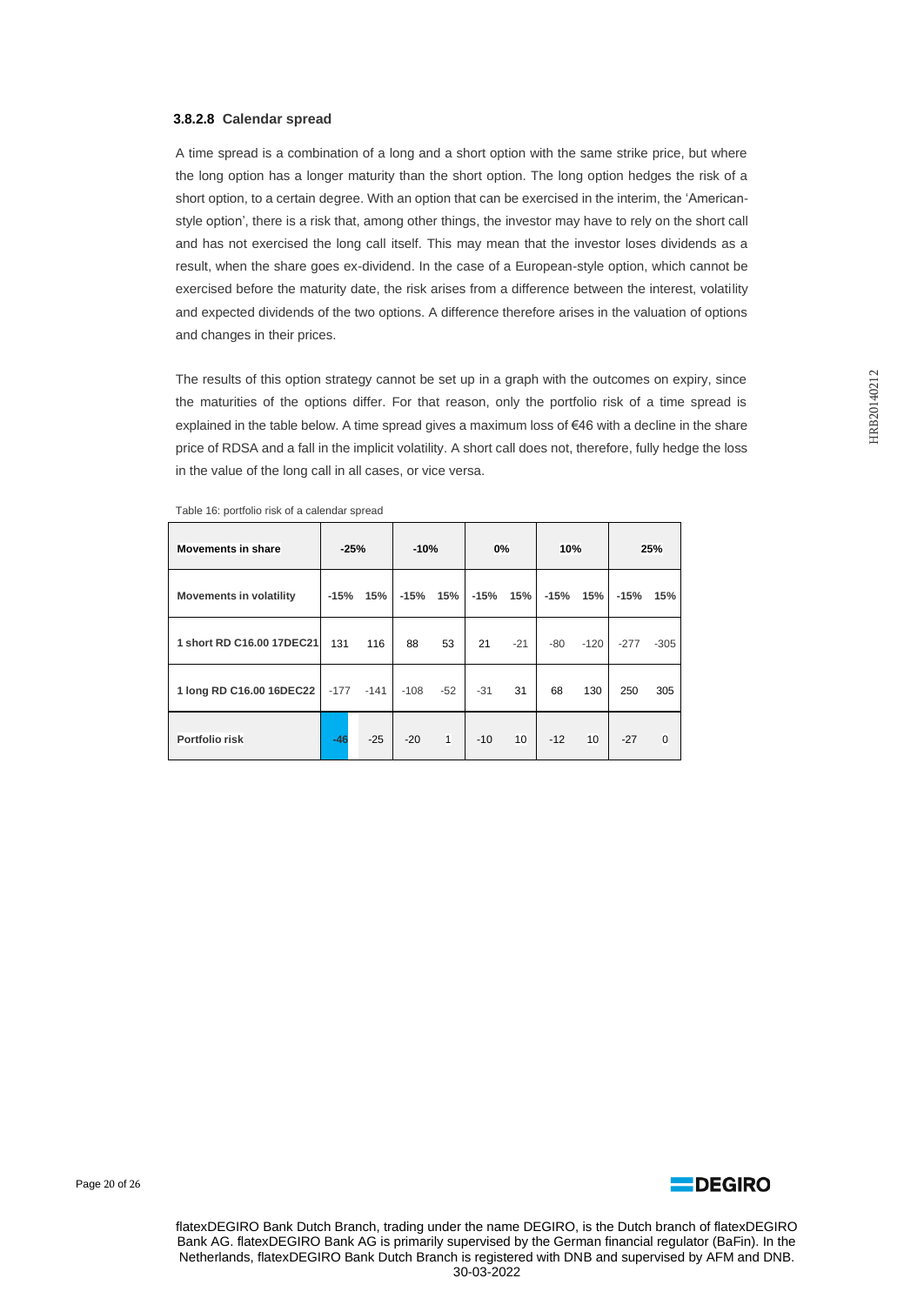#### **3.8.2.9 Short ratio put spread**

An investor who sets up a short ratio put spread uses part of the premium received on the written puts to buy a long put to hedge part of the risk. This creates a situation on expiry in which, with this strategy, a loss occurs only if the price falls by more than 25%. With a virtually unchanged price, the yield is the difference between the costs of the put and the proceeds of the written puts. The profit increases as the price on expiry moves towards €14. The graph below shows the result of this strategy on the expiry date for different share prices.



For the portfolio risk that DEGIRO uses, the loss will arise with a direct fall in the price and an increase in the implicit volatility. Table 17 shows the impact of this, developed for a short ratio put spread. The loss is limited to €66. Again, the impact of both positions is combined in order to determine the ultimate risk.

| <b>Movements in share</b>           | $-25%$ |        |        | $-10%$    | 0%     |       | 10%    |                |        | 25%   |
|-------------------------------------|--------|--------|--------|-----------|--------|-------|--------|----------------|--------|-------|
| <b>Movements in volatility</b>      | $-15%$ | 15%    | $-15%$ | 15%       | $-15%$ | 15%   | $-15%$ | 15%            | $-15%$ | 15%   |
| 1 long RD P16.00<br><b>18JUN21</b>  | 312    | 315    | 78     | 112       | $-22$  | 22    | $-56$  | $-27$          | $-62$  | -55   |
| 2 short RD P14.00<br><b>18JUN21</b> | $-331$ | $-381$ | $-27$  | $-111$    | 19     | $-28$ | 26     | $\overline{7}$ | 26     | 23    |
| Portfolio risk                      | $-19$  | $-66$  | 51     | $\vert$ 1 | $-3$   | $-6$  | $-30$  | $-20$          | $-36$  | $-32$ |

Table 17: portfolio risk of a short ratio put spread



Page 21 of 26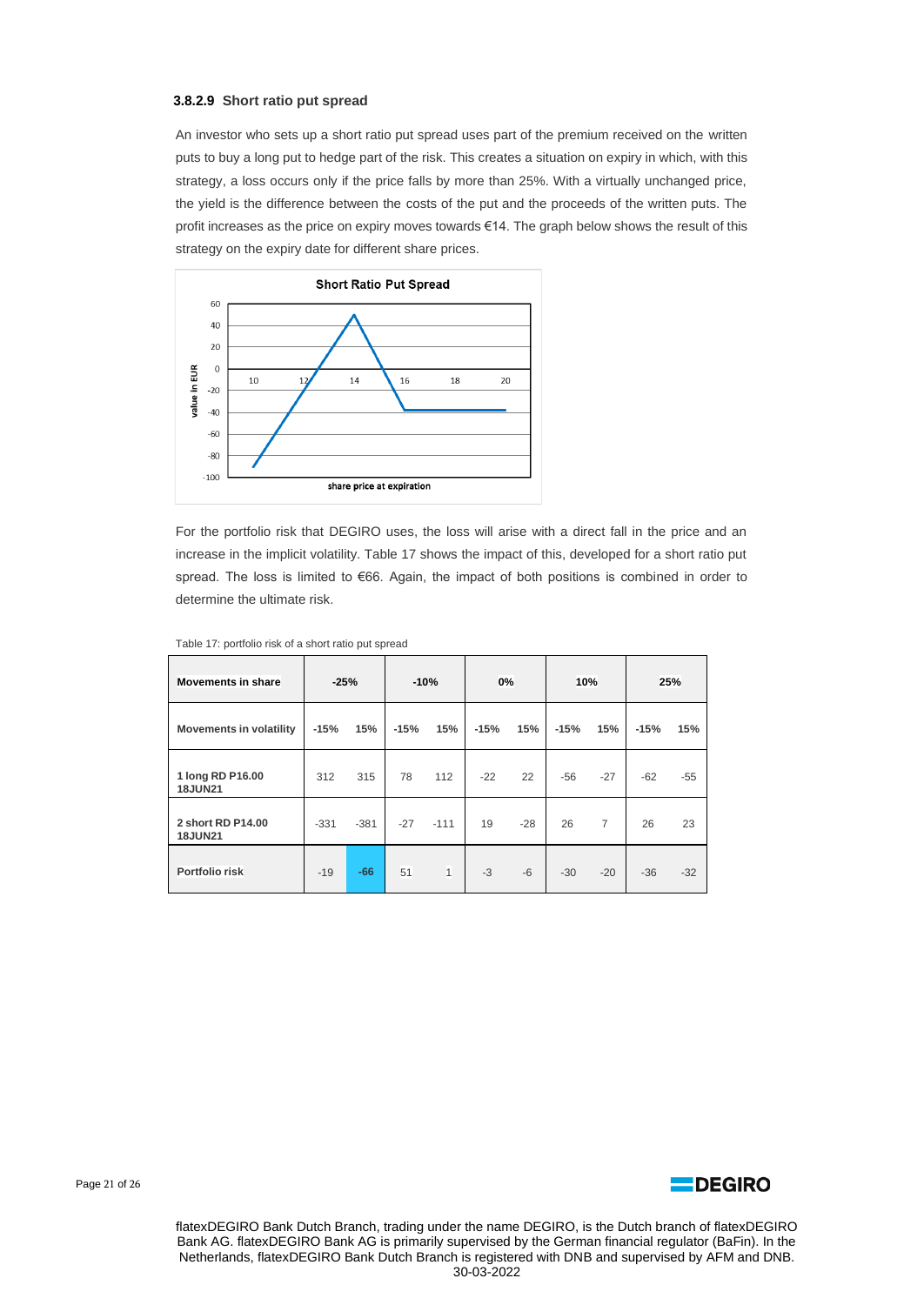#### **3.8.2.10 Short call butterfly**

A short call butterfly is an option strategy in which both a long and a short call spread are set up. The principle is that with a short call butterfly, both the long calls have the same strike price. A short butterfly gives the investor the possibility of limiting the risk by making a considered choice from among the available strike prices. The maximum loss with a short butterfly is the difference between the strike prices less the premium to be received. With a short call butterfly, this loss will occur if the price on expiry turns out at the strike price of the calls purchased, as is made clear in the graph below.



In the example in which a short call butterfly is set up as shown in the above graph, the maximum loss on expiry is €200 less the net proceeds to be received from the option strategy. The maximum loss will occur on expiry at a share price of €16. The portfolio risk of the short call butterfly is currently €18. This loss arises with a combination of an unchanged share price and a 15% fall in the implicit volatility.

| <b>Movements in share</b>           | $-25%$ |        | $-10%$ |        | 0%     |       | 10%    |        | 25%    |        |
|-------------------------------------|--------|--------|--------|--------|--------|-------|--------|--------|--------|--------|
| <b>Movements in volatility</b>      | $-15%$ | 15%    | $-15%$ | 15%    | $-15%$ | 15%   | $-15%$ | 15%    | $-15%$ | 15%    |
| 1 short RD C14.00<br><b>18JUN21</b> | 241    | 222    | 151    | 115    | 6      | $-11$ | $-156$ | $-160$ | $-401$ | $-402$ |
| 2 long RD C16.00<br><b>18JUN21</b>  | $-174$ | $-171$ | $-159$ | $-106$ | $-38$  | 38    | 233    | 274    | 718    | 724    |
| 1 short RD C18.00<br><b>18JUN21</b> | 23     | 23     | 23     | 13     | 14     | $-17$ | $-36$  | -85    | $-228$ | $-255$ |
| Portfolio risk                      | 90     | 74     | 15     | 22     | $-18$  | 10    | 41     | 29     | 89     | 67     |

Table 18: portfolio risk short call butterfly

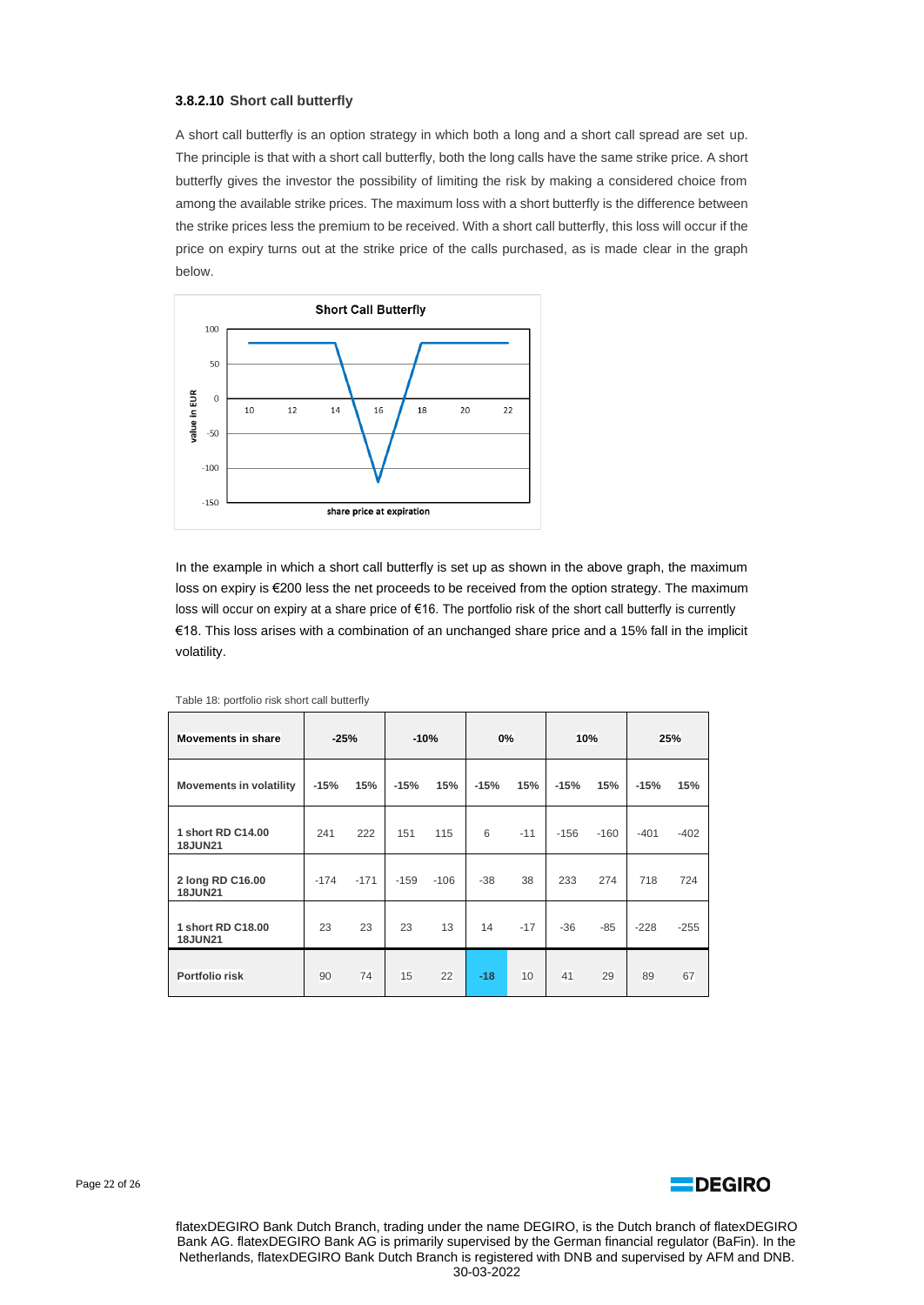# <span id="page-23-0"></span>**4. Risk with Active and Trader account**

DEGIRO has decided to allow Trader account holders more access to securities credit and greater availability for going short in shares. Going short in shares means that shares are sold which the client does not possess. Both the use of securities credit and going short in shares are explained in more detail below for the different accounts.

# <span id="page-23-1"></span>**4.1 Credit facilities**

For a client with a Trader account, the credit facility is fixed at 70% of the value of the shares and investment funds and 80% of the value of the bonds. An Active client also has the possibility of using the credit facility to buy securities. For a client with an Active account, the credit facility is fixed at 33% of the value of the shares, investment funds and bonds. These credit facilities are in accordance with the guidelines laid down in the Financial Transactions Act (WFT).

As a result, there are differences in the possibility to buy securities with credit between Active and Trader clients. The portfolio risk of an investment portfolio for an 'active' account will always be the same as, or higher than, the risk of a Trader account. The table below shows a portfolio for which the risk of both an Active and a Trader account are explained.

Table 19: margin overview

| <b>ASML</b>               | €800   | <b>Technology Sector</b> |
|---------------------------|--------|--------------------------|
| ASM                       | €800   | <b>Technology Sector</b> |
| Royal Dutch Shell A       | €1,200 | Oil & Gas Sector         |
| <b>Value of Portfolio</b> | €2,800 |                          |

| <b>Account</b>      | Active | <b>Trader</b> |                                          |
|---------------------|--------|---------------|------------------------------------------|
| Event risk          | €1,005 | €975          | 83.75%/81.25% event risk of €1,200(RDSA) |
| Net exposure risk   | €700   | €700          | 25% net risk of €2,800                   |
| Sector risk         | €640   | €640          | 40% sector risk of €1,600                |
| Gross exposure risk | €280   | €280          | 10% gross risk of €2,800                 |
| Portfolio risk      | €1,005 | €975          | Risk based on event risk                 |

The above table makes it clear that the portfolio risk is higher for an Active client than for a Trader client. The reason for this is that a higher event risk is applied for Active clients compared to Trader clients for category B stocks. To see the difference in collateral needed for the use of debit money between Active and Trader clients an example is shown below.

Page 23 of 26

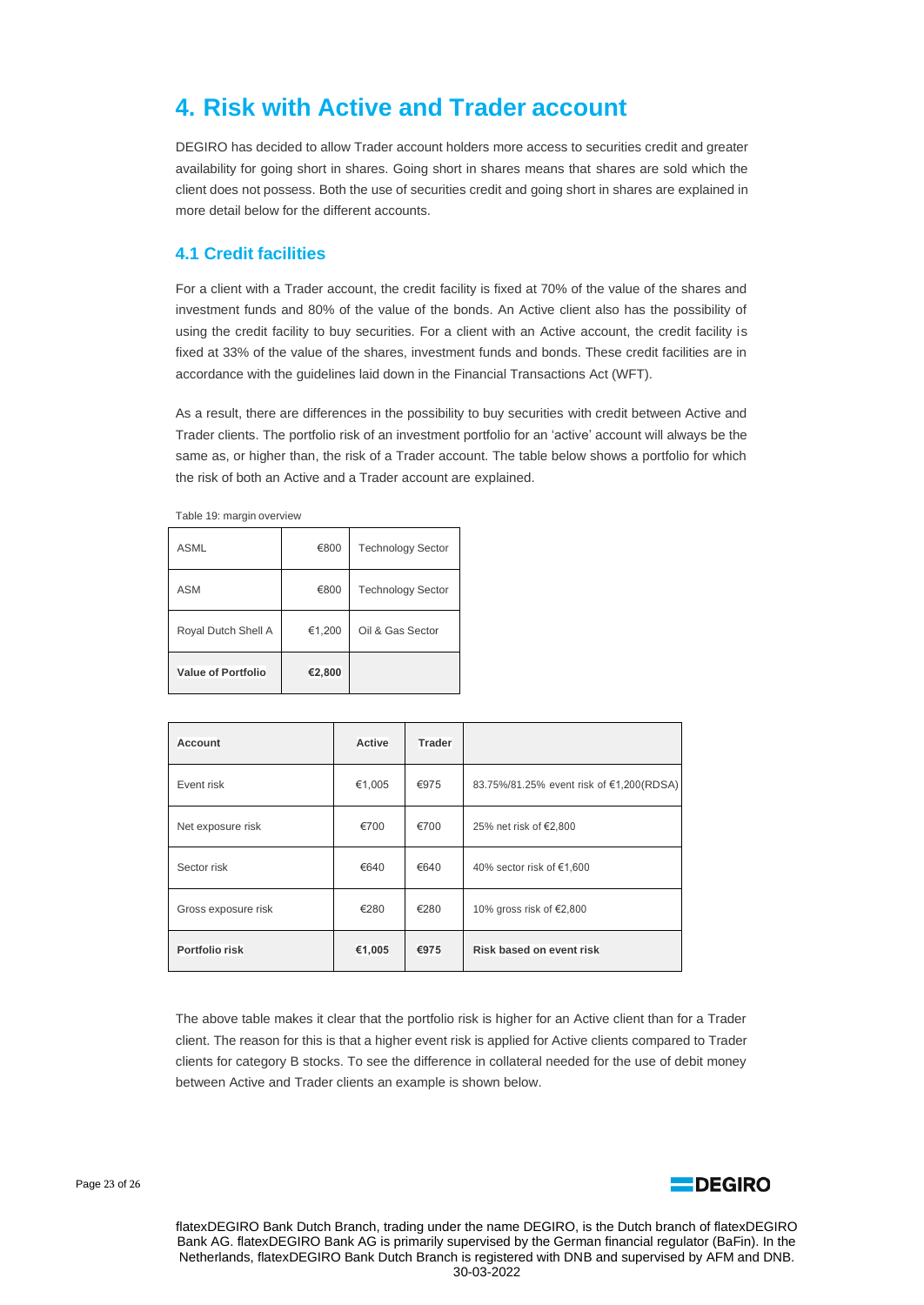| <b>Margin review</b>     | <b>Active Account</b> | <b>Trader Account</b> |
|--------------------------|-----------------------|-----------------------|
| Value of portfolio       | €2,800                | €2,800                |
| Cash balance             | €0                    | €0                    |
| Net liquidity value      | €2,800                | €2,800                |
| Risk portfolio           | €1,005                | €975                  |
| Margin (deficit/surplus) | €1,795                | €1,825                |

| <b>Credit facilities</b> | <b>Active Account</b> | <b>Trader Account</b> |
|--------------------------|-----------------------|-----------------------|
| Collateral value         | €924.00               | €1,960.00             |
| Cash balance             | €0.00                 | €0.00                 |
| Deficit/available        | €924.00               | €1,960.00             |

For an Active client, the credit line limits the trading possibilities. In this example, an Active client can take out a securities credit of €924, which is consistent with 33% of the portfolio value. The margin surplus is €1,795, which is derived from the highest risk, its event risk. This scenario restricts this Active client from making use of credit for more than €924. In the example of a 'trader' client, the credit line is not the limiting factor. In this case, the portfolio risk determines the trading possibilities for this portfolio. The 'trader' client has a maximum available to trade of €1,825.

Page 24 of 26